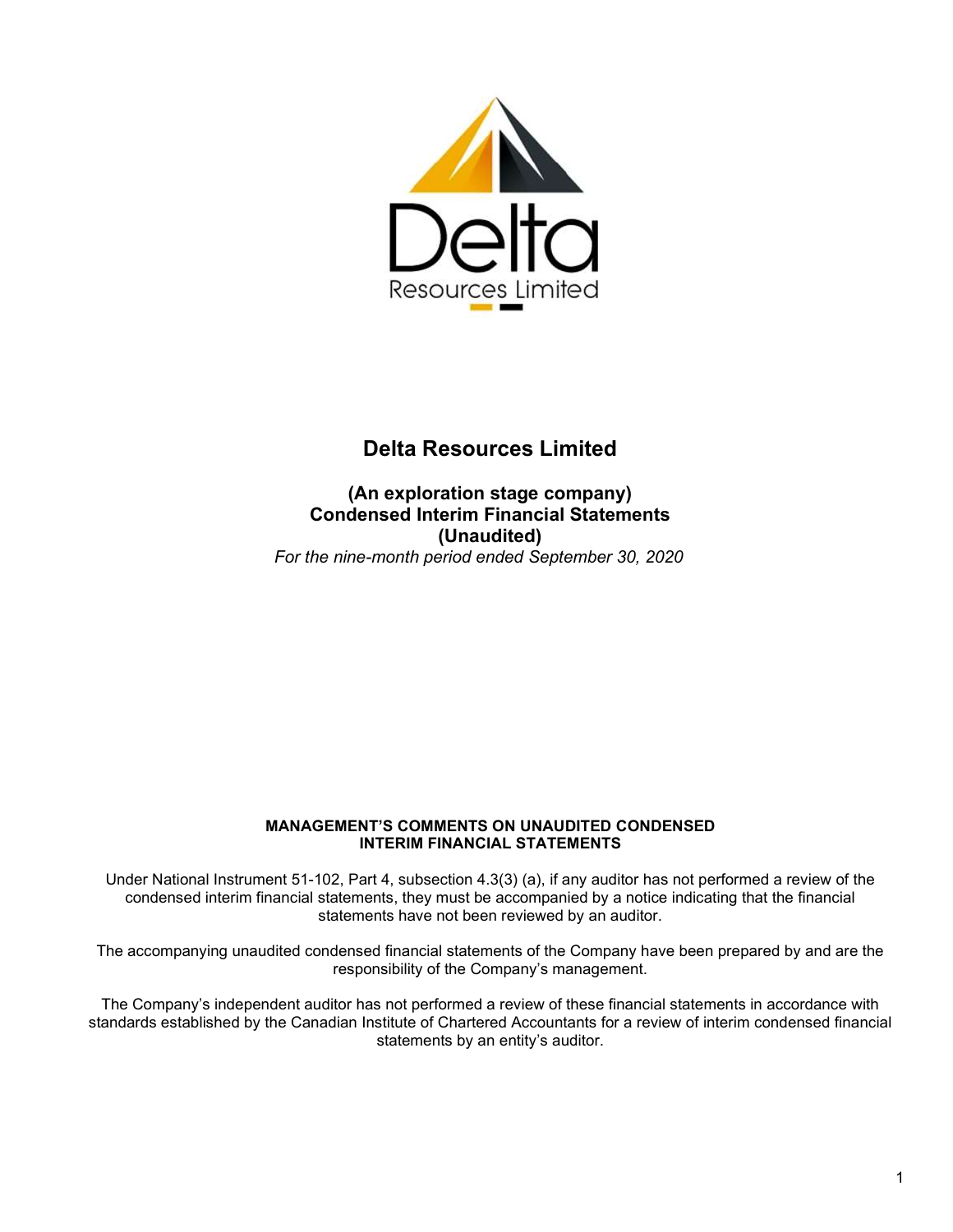**Contents** and the contents of the contents of the contents of the contents of the contents of the contents of the contents of the contents of the contents of the contents of the contents of the contents of the contents of For the nine-month period ended September 30, 2020

# na dia 1992 nope 2012 nope 2012 nope 2012 nope 2012 nope 2012 nope 2012 nope 2012 nope 2012 nope 2013 nope 201

# Condensed Interim Financial Statements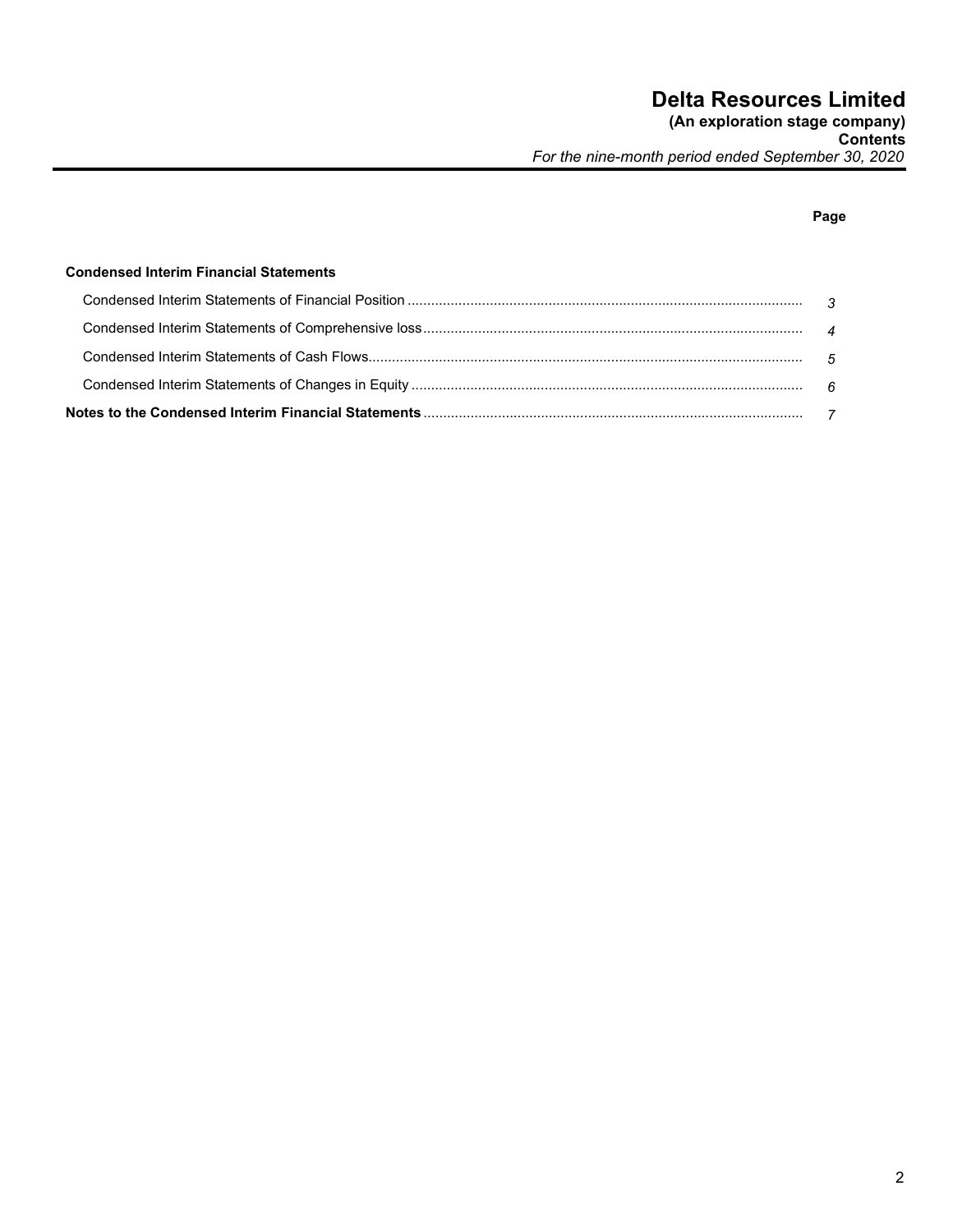(An exploration stage company) Statements of financial position

|                                                           | As at<br>September 30,<br>2020 | As at<br>December 31,<br>2019 |
|-----------------------------------------------------------|--------------------------------|-------------------------------|
|                                                           | \$                             | \$                            |
| <b>ASSETS</b>                                             |                                |                               |
| Current assets:                                           |                                |                               |
| Cash                                                      | 1,737,175                      | 938,809                       |
| Sales tax receivable                                      | 70,662                         | 47,288                        |
| Tax credits and credits on duties                         | 253,347                        | 35,265                        |
| Prepaid expenses                                          | 82,819                         | 78,707                        |
|                                                           | 2,144,003                      | 1,100,069                     |
|                                                           |                                |                               |
| Non-current assets:                                       |                                |                               |
| Property and equipment (Note 5)                           | 52,118                         | 53,055                        |
|                                                           | 52,118                         | 53,055                        |
| <b>Total assets</b>                                       | 2,196,121                      | 1,153,124                     |
|                                                           |                                |                               |
| <b>LIABILITIES</b>                                        |                                |                               |
| <b>Current liabilities:</b>                               |                                |                               |
| Accounts payable and accrued liabilities (Notes 6 and 11) | 302,754                        | 132,935                       |
|                                                           | 302,754                        | 132,935                       |
|                                                           |                                |                               |
| Non-current liabilities:                                  |                                |                               |
| Long-term debt (Note 7)                                   | 40,000                         |                               |
|                                                           | 40,000                         |                               |
| <b>Total liabilities</b>                                  | 342,754                        | 132,935                       |
|                                                           |                                |                               |
| Shareholders' equity                                      |                                |                               |
| Share capital (Note 8)                                    | 31,117,894                     | 29,822,851                    |
| Warrants (Note 8)                                         | 661,464                        | 351,491                       |
| Contributed surplus                                       | 7,535,340                      | 7,211,707                     |
| Deficit                                                   | (37, 461, 331)                 | (36, 365, 860)                |
| Total shareholders' equity                                | 1,853,367                      | 1,020,189                     |
| Total liabilities and shareholders' equity                | 2,196,121                      | 1,153,124                     |

Going concern, related party transactions, commitments and subsequent events (Notes 3, 11, 12 and 17)

These financial statements were approved by the Company's board of directors on November 27, 2020.

 "Frank Candido" " Roy Millington" Frank Candido, Director **Roy Millington, Director** Roy Millington, Director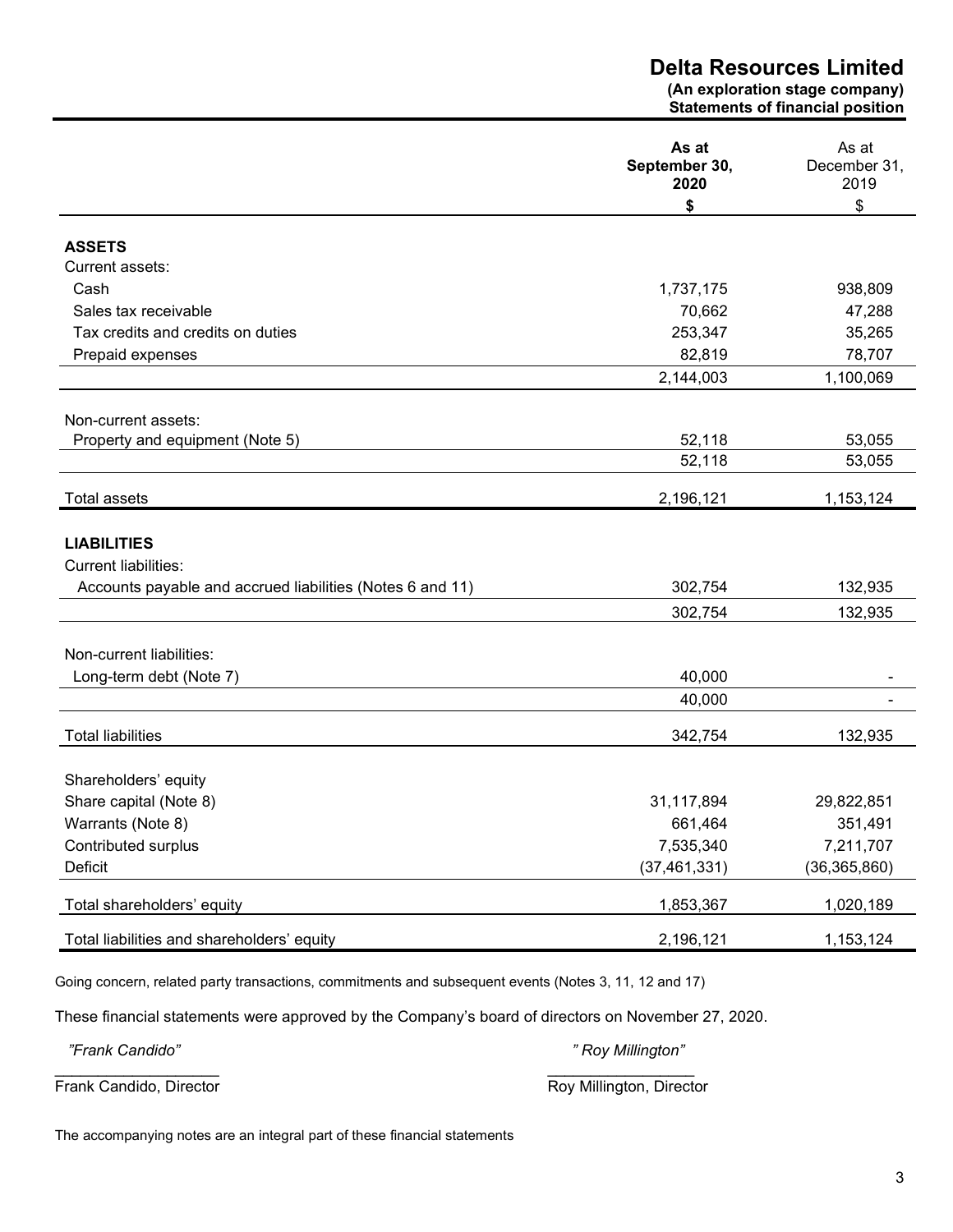(An exploration stage company)

Statements of loss and comprehensive loss For the three-month and nine-month period ended September 30,

|                                                                                                 | <b>Three-month period</b><br>ended September 30 |            | Nine-month period<br>ended September 30 |            |
|-------------------------------------------------------------------------------------------------|-------------------------------------------------|------------|-----------------------------------------|------------|
|                                                                                                 | 2020<br>2019                                    |            | 2020                                    |            |
|                                                                                                 | \$                                              | \$         | \$                                      | \$         |
| <b>Operating Expenses</b>                                                                       |                                                 |            |                                         |            |
| Shareholders' information                                                                       | 34,489                                          | 8,782      | 70,388                                  | 32,418     |
| Legal, financial and other corporate expenses (Note 11)                                         | 58,314                                          | 22,012     | 137,017                                 | (28, 279)  |
| Salaries and fringe benefits (Note 11)                                                          | 27,852                                          | 21,917     | 68,231                                  | 21,917     |
| Travel                                                                                          | 10                                              | 5,748      | 8,372                                   | 6,725      |
| Share-based compensation (Note 8)                                                               | 325,085                                         | 86,919     | 325,085                                 | 86,919     |
| <b>Management Fees</b>                                                                          | 15,000                                          |            | 45,000                                  | (50,000)   |
| <b>Transaction costs</b>                                                                        |                                                 | 65,444     |                                         | 65,444     |
| General administrative expenses                                                                 | 10,035                                          | 10,295     | 28,630                                  | 23,477     |
| Exploration and evaluation expenditures (Note 9)                                                | 132,870                                         | 2,255      | 418,499                                 | 1,756      |
| Depreciation (Note 5)                                                                           | 315                                             | 352        | 937                                     | 1,046      |
|                                                                                                 | 603,970                                         | 233,724    | 1,102,159                               | 161,423    |
| <b>Other Income</b>                                                                             |                                                 |            |                                         |            |
| Rental income                                                                                   |                                                 |            | 5,100                                   |            |
| Other revenues                                                                                  |                                                 |            | 861                                     |            |
| Interest income                                                                                 | 237                                             |            | 727                                     |            |
| Net loss and comprehensive loss                                                                 | (603, 733)                                      | (223, 724) | (1,095,471)                             | (161,423)  |
|                                                                                                 |                                                 |            |                                         |            |
| Basic and fully diluted loss per common share (Note 15)                                         | (0.020)                                         | (0.011)    | (0.037)                                 | (0.010)    |
|                                                                                                 |                                                 |            |                                         |            |
| Basic and fully diluted weighted average number of<br>common shares during the period (Note 15) | 30,110,115                                      | 20,318,686 | 29,429,964                              | 16,370,491 |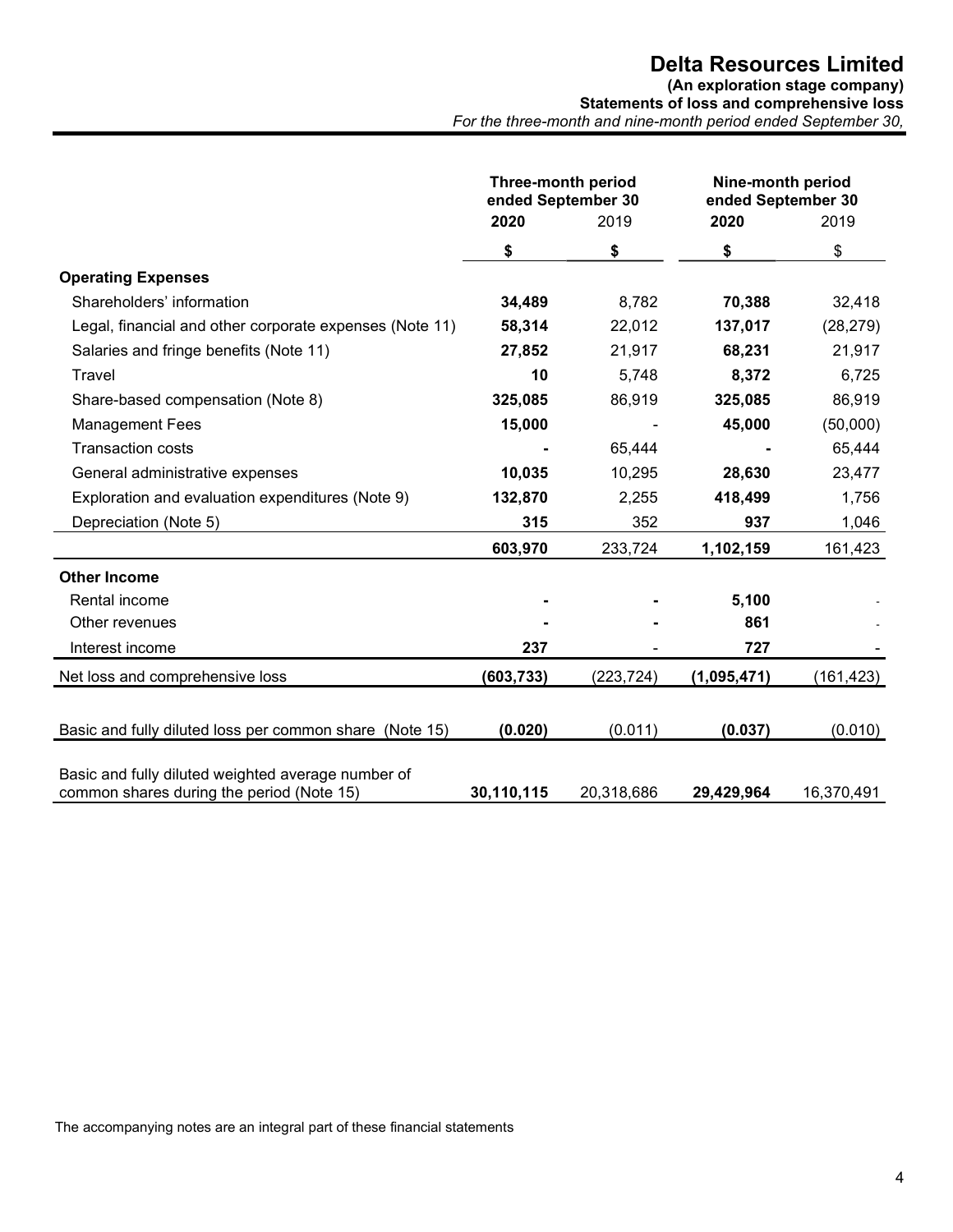(An exploration stage company)

Statements of cash flows

For the three-month and nine-month period ended September 30,

|                                                                              | For the three-month<br>period ended<br>September 30 |            | For the nine-month<br>period ended<br>September 30 |            |
|------------------------------------------------------------------------------|-----------------------------------------------------|------------|----------------------------------------------------|------------|
|                                                                              | 2020                                                | 2019       | 2020                                               | 2019       |
|                                                                              | \$                                                  | \$         | \$                                                 | \$         |
| CASH PROVIDED BY (USED IN):                                                  |                                                     |            |                                                    |            |
| <b>Operating activities:</b>                                                 |                                                     |            |                                                    |            |
| Net loss and comprenhensive loss                                             | (603, 733)                                          | (223, 724) | (1,095,471)                                        | (161, 423) |
| Adjustments for items not affecting cash:                                    |                                                     |            |                                                    |            |
| Tax credits and credits on duties                                            | (107, 390)                                          | 2,206      | (224, 521)                                         | 1,630      |
| Share-based compensation                                                     | 325,085                                             | 86,919     | 325,085                                            | 86,919     |
| Depreciation                                                                 | 315                                                 | 352        | 937                                                | 1,046      |
| Share issuance in consideration of exploration and<br>evalution expenditures |                                                     |            | 7,750                                              |            |
| Loss from operations                                                         | (385, 723)                                          | (134, 247) | (986, 220)                                         | (71, 828)  |
| Net change in non-cash operating working capital<br>items (Note 10)          | 140,035                                             | (20, 175)  | 142,333                                            | (290, 117) |
| Cash flows related to operating activities                                   | (245, 688)                                          | (154, 422) | (843, 887)                                         | (361, 945) |
| <b>Investing Activities:</b>                                                 |                                                     |            |                                                    |            |
| Receipt of mining tax credit                                                 |                                                     |            | 6,439                                              |            |
| Cash flows related to investing activities                                   |                                                     |            | 6,439                                              |            |
| <b>Financing activities:</b>                                                 |                                                     |            |                                                    |            |
| Long-term debt                                                               |                                                     |            | 40,000                                             |            |
| Cash inflow related to share capital                                         | 1,619,650                                           | 213,600    | 1,631,650                                          | 585,600    |
| Share issue costs                                                            | (34, 987)                                           |            | (35, 836)                                          | (7,048)    |
| Cash flows related to financing activities                                   | 1,584,663                                           | 213,600    | 1,635,814                                          | 578,552    |
| Decrease in cash                                                             | 1,338,975                                           | 59,178     | 798,366                                            | 216,607    |
| Cash, beginning of period                                                    | 398,200                                             | 225,196    | 938,809                                            | 67,767     |
| Cash, end of period                                                          | 1,737,175                                           | 284,374    | 1,737,175                                          | 284,374    |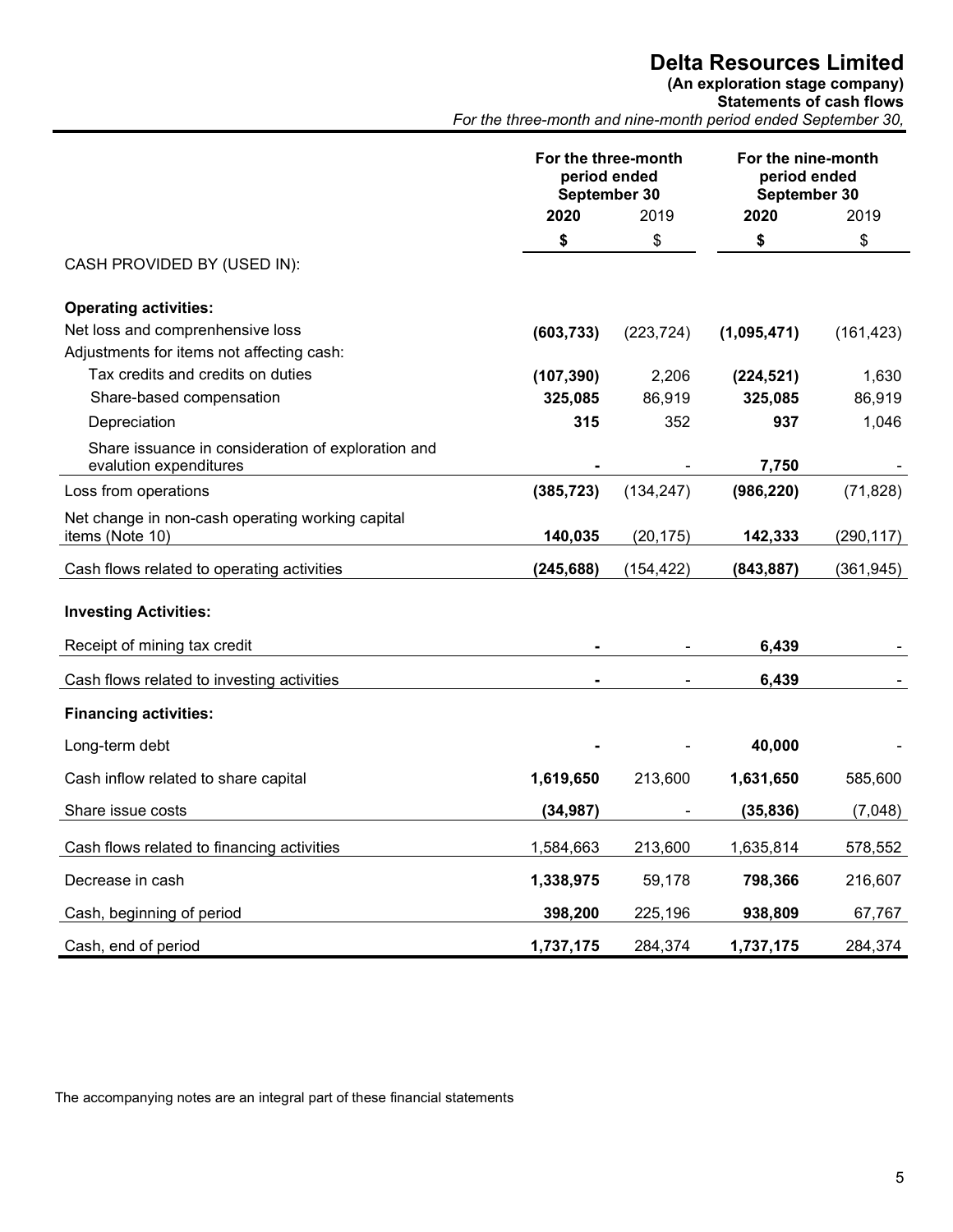# (An exploration stage company)

Statements of changes in equity For the three-month and nine-month period ended September 30,

|                                                                                  | Contributed                         |                          |                            |                     |                      |             |
|----------------------------------------------------------------------------------|-------------------------------------|--------------------------|----------------------------|---------------------|----------------------|-------------|
|                                                                                  | Common<br><b>Shares</b><br>(note 8) | Amount<br>\$<br>(note 8) | Warrants<br>\$<br>(note 8) | Surplus<br>(note 8) | <b>Deficit</b><br>\$ | Total<br>\$ |
|                                                                                  |                                     |                          |                            |                     |                      |             |
| Balance, January 1, 2020                                                         | 29,049,338                          | 29,822,851               | 351,491                    | 7,211,707           | (36, 365, 860)       | 1,020,189   |
| <b>Share issuance</b>                                                            | 4,453,569                           | 1,231,501                |                            |                     |                      | 1,231,501   |
| Share issuance in consideration<br>of exploration and evaluation<br>expenditures | 50,000                              | 7,750                    |                            |                     |                      | 7,750       |
| <b>Options issued</b>                                                            |                                     |                          |                            | 325,085             |                      | 325,085     |
| <b>Options exercised</b>                                                         | 100,000                             | 19,435                   |                            | (7, 435)            |                      | 12,000      |
| <b>Warrants issued</b>                                                           |                                     |                          | 327,249                    | 5,983               |                      | 333,232     |
| <b>Warrants exercised</b>                                                        | 395,000                             | 78,176                   | (17, 276)                  |                     |                      | 60,900      |
| <b>Share issue costs</b>                                                         |                                     | (41, 819)                |                            |                     |                      | (41, 819)   |
| <b>Comprehensive loss</b>                                                        |                                     |                          |                            |                     | (1,095,471)          | (1,095,471) |
| Balance, September 30, 2020                                                      | 34,047,907                          | 31,117,894               | 661,464                    | 7,535,340           | (37, 461, 331)       | 1,853,367   |
| Balance, January 1, 2019                                                         | 13,644,338                          | 28,193,334               |                            | 7,115,518           | (35,556,047)         | (247, 195)  |
| Share issuance                                                                   | 6,200,000                           | 172,902                  |                            |                     |                      | 172,902     |
| Options issued                                                                   |                                     |                          |                            | 86,919              |                      | 86,919      |
| Warrants issued                                                                  |                                     |                          | 199,098                    |                     |                      | 199,098     |
| Warrants exercised                                                               | 1,780,000                           | 270,760                  | (57, 160)                  |                     |                      | 213,600     |
| Share issue costs                                                                |                                     | (7,048)                  |                            |                     |                      | (7,048)     |
| Comprehensive loss                                                               |                                     |                          |                            |                     | (161, 423)           | (161, 423)  |
| Balance, September 30, 2019                                                      | 21,624,338                          | 28,626,948               | 141,938                    | 7,202,437           | (35,717,470)         | 256,853     |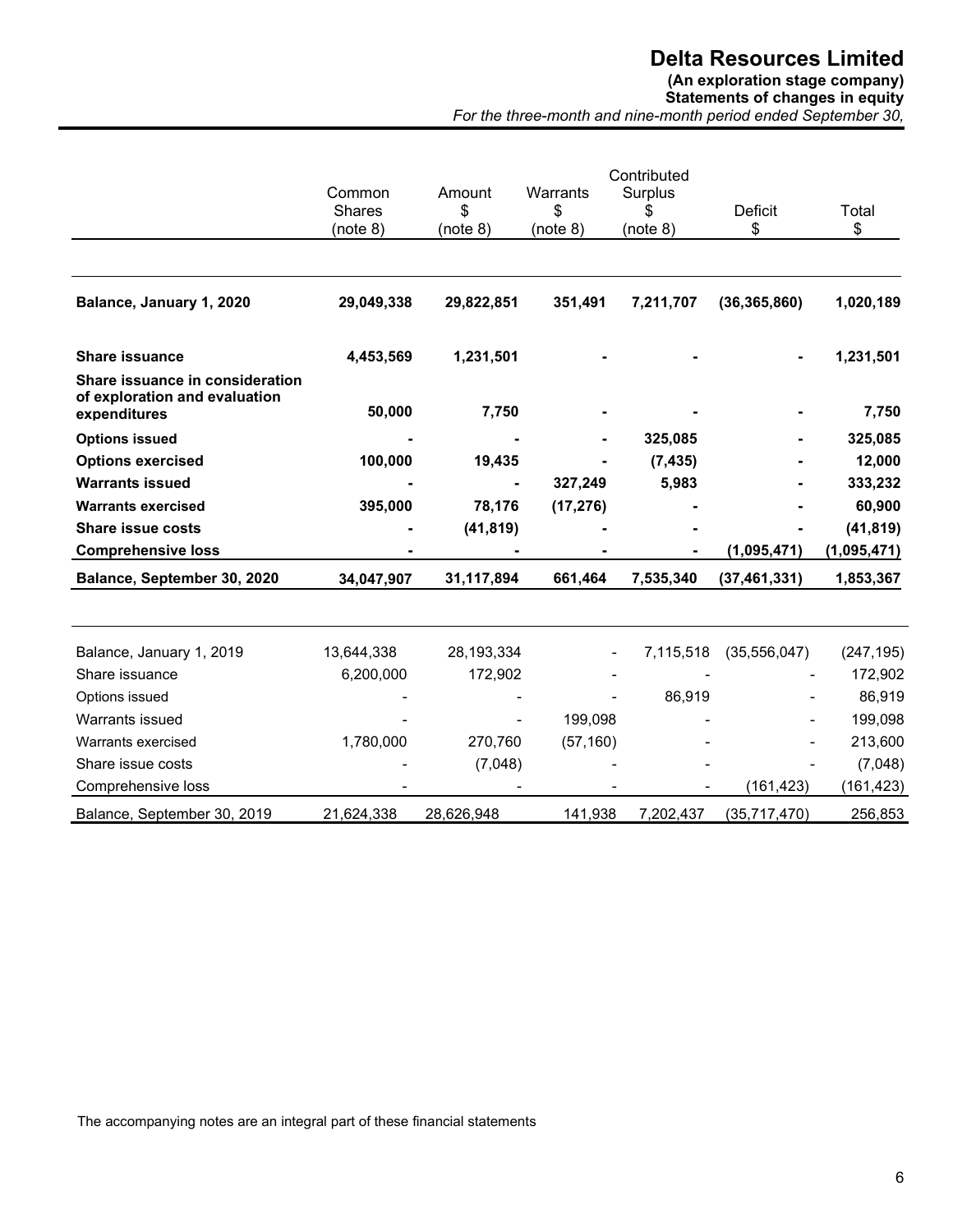#### 1. Nature of operations

Delta Resources Limited (the "Company") is a corporation continued under the Business Corporations Act (Ontario) incorporated on January 19, 1946. The Company changed its name to Delta Resources Limited from Golden Hope Mines Limited in June 2019. The Company's principal operations are mining properties and exploration expenditures made on properties that are not in commercial production. The Company is exploring its mining properties and has not determined whether or not the properties contain economically recoverable resources. The address of the registered office is 1718, Christine Crescent, Kingston, Ontario, Canada, K7L 4V4.

The Company's shares are listed under the symbol DLTA on the TSX Venture Exchange.

### 2. Basis of preparation

### Statement of Compliance

The condensed interim financial statements of the Company have been prepared in accordance with International Accounting Standard 34, Interim Financial Reporting. The same accounting policies and methods of computation were followed in the preparation of these condensed interim financial statements as were followed in the preparation of the financial statements for the year ended December 31, 2019. These condensed interim financial statements do not include all of the information required for full annual financial statements and should be read in conjunction with the financial statements for the year ended December 31, 2019 which have been prepared in accordance with IFRS, as issued by the International Accounting Standards Board.

The Board of Directors approved these financial statements on November 27, 2020.

### Basis of preparation

These financial statements have been prepared on a going concern basis under the historical cost convention, unless specifically stated in the financial statements.

#### Functional and Presentation currency

These financial statements are presented in Canadian Dollars because that is the currency of the primary economic environment in which the Company operates, and is the functional currency of the Company.

# 3. Going concern

The Company has not yet determined whether its mining properties contain mineral deposits that are economically recoverable. The recoverability of mining properties is dependent on the discovery of economically recoverable reserves and resources; securing and maintaining title and beneficial interest in the properties; and the ability to obtain the financing required to complete exploration, evaluation, development and construction or the proceeds from the sale of such assets.

The accompanying financial statements have been prepared using assumptions applicable to a going concern, which contemplates the realization of assets and settlement of liabilities in the normal course of business as they come due. In assessing whether the going concern assumption is appropriate, management takes into account all available information about the future, which is at least, but not limited to, twelve months from the end of the reporting period.

Management is aware in making its assessment of material uncertainties related to events and conditions that lend a significant doubt on the Company's ability to continue as a going concern and, accordingly, the appropriateness of the use of accounting principles applicable to a going concern, as described in the following paragraph. These financial statements do not reflect the adjustment to the carrying values of assets and liabilities, expenses and financial position classifications that would be necessary were the going concern assumption not appropriate. These adiustments could be material.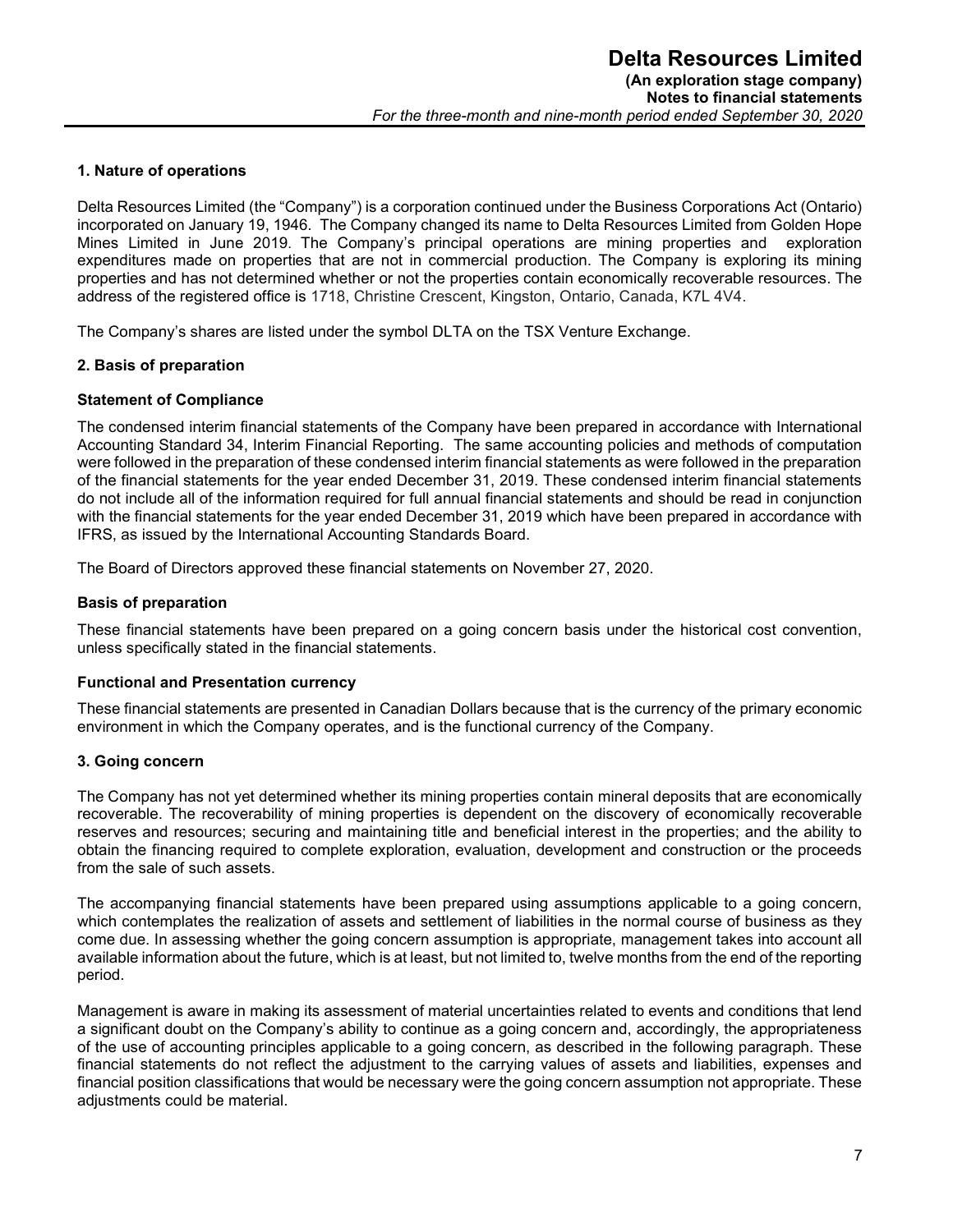# 3. Going concern – Cont'd

There are several adverse conditions that indicate the existence of a material uncertainty which may cast significant doubt about the soundness of the going concern assumption. The Company had recurring losses in prior years and has accumulated losses of \$37,461,331 since its inception and expects to incur further losses in the development of its business. Further, the business of mining and exploration involves a high degree of risk and there can be no assurance that current exploration programs will result in profitable mining operations. In addition to ongoing working capital requirements, the Company must secure sufficient funding for the exploration and evaluation programs and pay general and administrative costs. The Company's ability to continue as a going concern is dependent on being able to obtain the necessary financing to satisfy its liabilities as they become due. As at September 30, 2020, the Company has a working capital of \$1,841,249.

There is a material uncertainty regarding the Company's ability to secure financing in the future or that these sources of funding will be available. If management is unable to obtain new funding, the Company may be unable to continue its operations, and amounts realized for assets may be less than amounts reflected in these financial statements.

Any funding shortfall may be met in the future in a number of ways, including but not limited to, the issuance of new debt or equity instruments, reduction in expenditures and/or the introduction of joint venture partners and/or business combinations on terms which are acceptable to the Company. Although the Company has been successful in the past at raising funds, there can be no assurance the Company will be able to secure financing in the future or that these sources of funding will be available.

# COVID-19 estimation uncertainty

Since the beginning of March 2020, the outbreak of the novel strain of coronavirus, specifically identified as "COVID-19", has resulted in governments worldwide enacting emergency measures to combat the spread of the virus. These measures have caused material disruption to businesses globally resulting in an economic slowdown. The rate of new COVID-19 cases is currently increasing in Canada and the impacts on the Company going forward are uncertain.

# 4. Critical accounting estimates, judgments and assumptions

When preparing its financial statements, management undertakes a number of judgments, estimates and assumptions about recognition and measurement of assets, liabilities, income and expenses. The actual results may differ from the judgments, estimates and assumptions made by management in the audited financial statement ended December 31, 2019.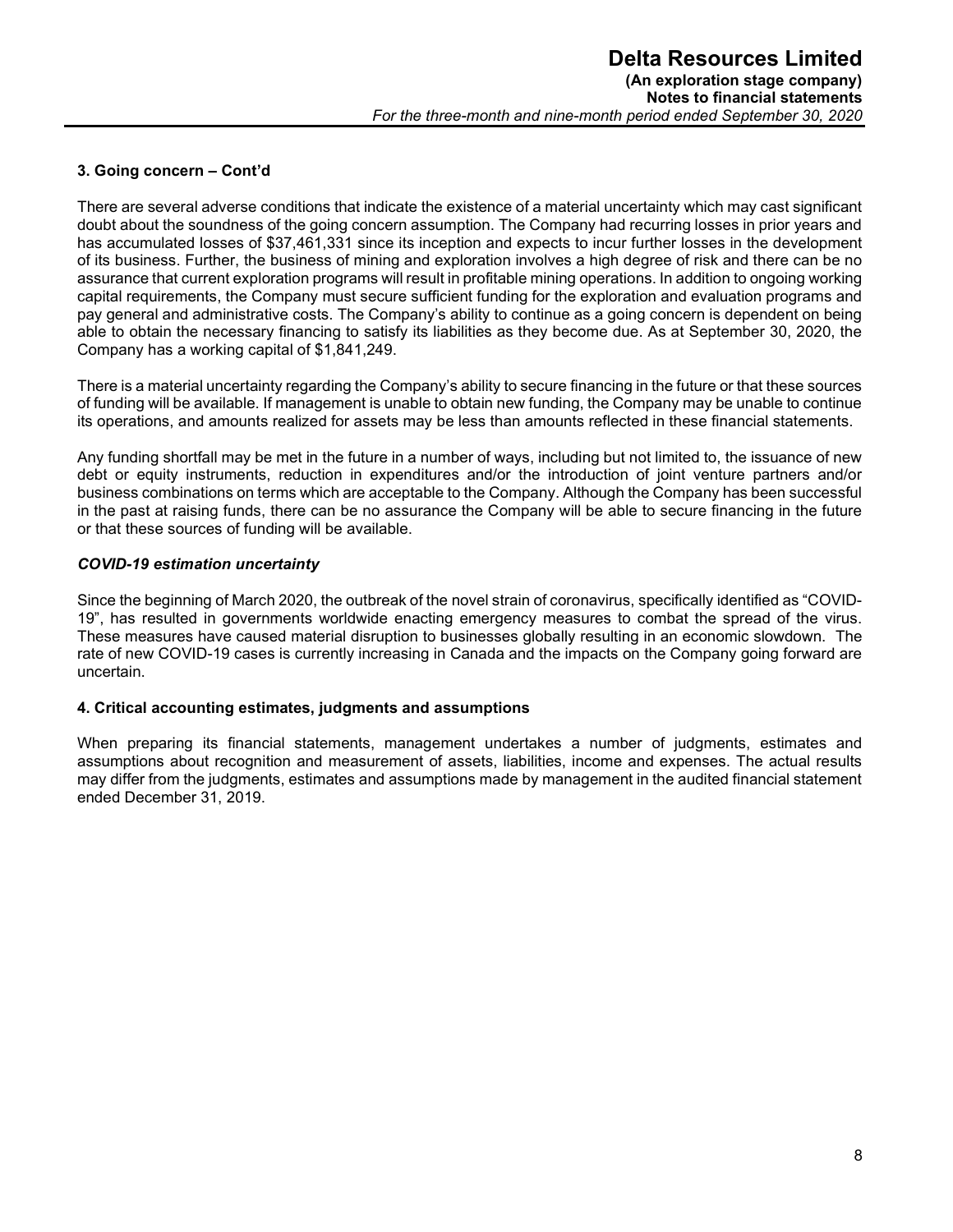# (An exploration stage company)

Notes to financial statements

For the three-month and nine-month period ended September 30, 2020

# 5. Property and equipment

|                             | <b>Building</b> | Land                     | Computer | <b>Total</b> |
|-----------------------------|-----------------|--------------------------|----------|--------------|
|                             | \$              | \$                       | \$       | \$           |
| 2020                        |                 |                          |          |              |
| Cost:                       |                 |                          |          |              |
| Balance at January 1        | 41,712          | 25,351                   | 1,550    | 68,613       |
| Balance at September 30     | 41,712          | 25,351                   | 1,550    | 68,613       |
| Accumulated Depreciation:   |                 |                          |          |              |
| Balance at January 1        | (14, 398)       | $\blacksquare$           | (1, 160) | (15, 558)    |
| Additions                   | (820)           | Ξ.                       | (117)    | (937)        |
| <b>Balance at September</b> | (15, 218)       |                          | (1, 277) | (16, 495)    |
| Net book value              | 26,494          | 25,351                   | 273      | 52,118       |
| 2019                        |                 |                          |          |              |
| Cost:                       |                 |                          |          |              |
| Balance at January 1        | 41,712          | 25,351                   | 1,550    | 68,613       |
| Balance at September 30     | 41,712          | 25,351                   | 1,550    | 68,613       |
| Accumulated Depreciation:   |                 |                          |          |              |
| Balance at January 1        | (13,260)        |                          | (899)    | (14, 159)    |
| Additions                   | (851)           | $\overline{\phantom{a}}$ | (195)    | (1,046)      |
| Balance at September 30     | (14, 111)       | $\blacksquare$           | (1,094)  | (15, 205)    |
| Net book value              | 27,601          | 25,351                   | 456      | 53,408       |

The building represents a warehouse at Ste-Justine, Quebec, for exploration site storage.

# 6. Accounts payable and accrued liabilities

|                  | September 30,<br>2020 | December 31,<br>2019 |
|------------------|-----------------------|----------------------|
|                  |                       | \$                   |
| Accounts payable | 247,199               | 132,608              |
| Accruals         | 55,555                | 327                  |
|                  | 302,754               | 132,935              |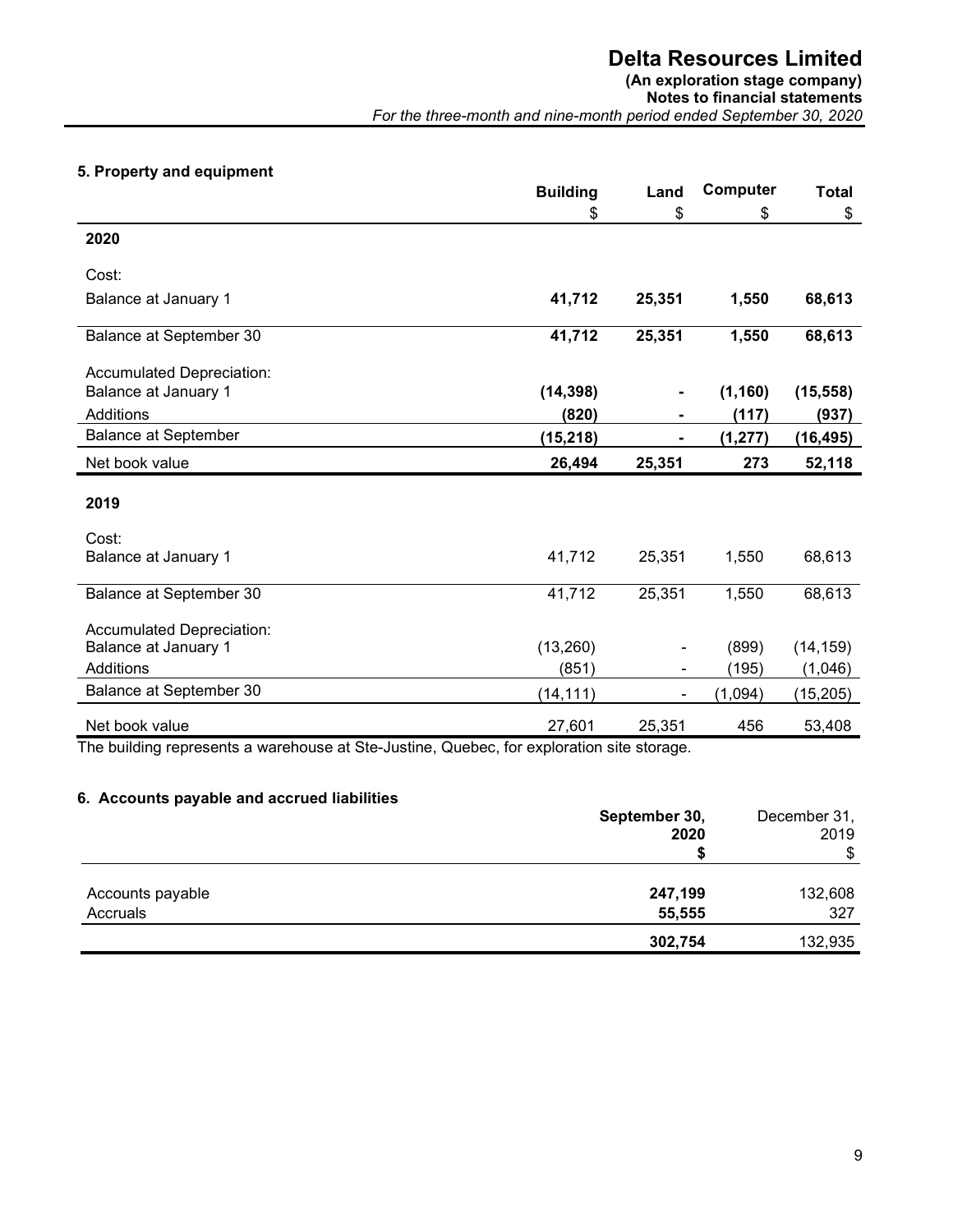# 7. Long-term debt

|                              | September 30,<br>2020 | December 31,<br>2019 |
|------------------------------|-----------------------|----------------------|
|                              | \$                    | S                    |
| Balance, beginning of period | $\blacksquare$        |                      |
| <b>Drawdowns</b>             | 40,000                | -                    |
| Balance, end of period       | 40,000                |                      |

On May 7, 2020, the Company received an interest-free loan of \$40,000 under the Canada Emergency Business account program. The loan will mature on December 31, 2022. Repaying the balance of the loan on or before December 2022 will result in loan forgiveness of 25% (\$10,000).

### 8. Share capital

Authorized: An unlimited number common shares, without par value:

Changes in Company capital share were as follows:

|                                                                                            | September 30,<br>2020 |            | December 31,<br>2019 |            |
|--------------------------------------------------------------------------------------------|-----------------------|------------|----------------------|------------|
|                                                                                            | <b>Number</b>         | Amount     | Number               | Amount     |
|                                                                                            |                       | \$         |                      | \$         |
| Balance, beginning of period                                                               | 29,049,338            | 29,822,851 | 13,644,338           | 28,193,334 |
| Share issuance with warrants $(1)(6)(9)$                                                   | 4,453,569             | 1,231,501  | 11,275,000           | 951,053    |
| Share issuance in consideration of<br>exploration and evaluation expenditures<br>(4)(7)(8) | 50,000                | 7,750      | 1,500,000            | 327,500    |
| Warrants exercised $(2)(5)$                                                                | 395,000               | 78,176     | 2.630.000            | 400.056    |
| Share-based compensation exercised (3)                                                     | 100,000               | 19,435     |                      |            |
| Share issue costs                                                                          |                       | (41, 819)  |                      | (49,092)   |
| Balance, end of period                                                                     | 34,047,907            | 31,117,894 | 29,049,338           | 29,822,851 |

(1) On September 29, 2020, the Company issued 4,453,569 units at a price of \$0.35 per unit, for gross proceeds of \$1,558,750. Each unit consists of one common share and one half share purchase warrant. Each warrant entitles its holder to purchase one common share of the Company at \$0.50 for a 24-month period. An amount of \$327,249 was recorded as an increase to warrants.

(2) In July and August 2020, the Company received \$60,900 following the exercise of 395,000 warrants at a price between \$0.12 and \$0.30 each, in addition to the \$17,276 amount initially recorded and transferred.

- (3) On June 26, 2020, the Company received \$12,000 following the exercise of 100,000 share-based compensation at a price of \$0.12 each. An amount of \$7,435 was recorded as in increase to share-based compensation.
- (4) On February 28, 2020, the Company issued 50,000 common shares pursuant the acquisition of 14 new claims contiguous to the Delta-2 / R-14 property. The total fair value of the common shares issued was \$7,750 (Note 9).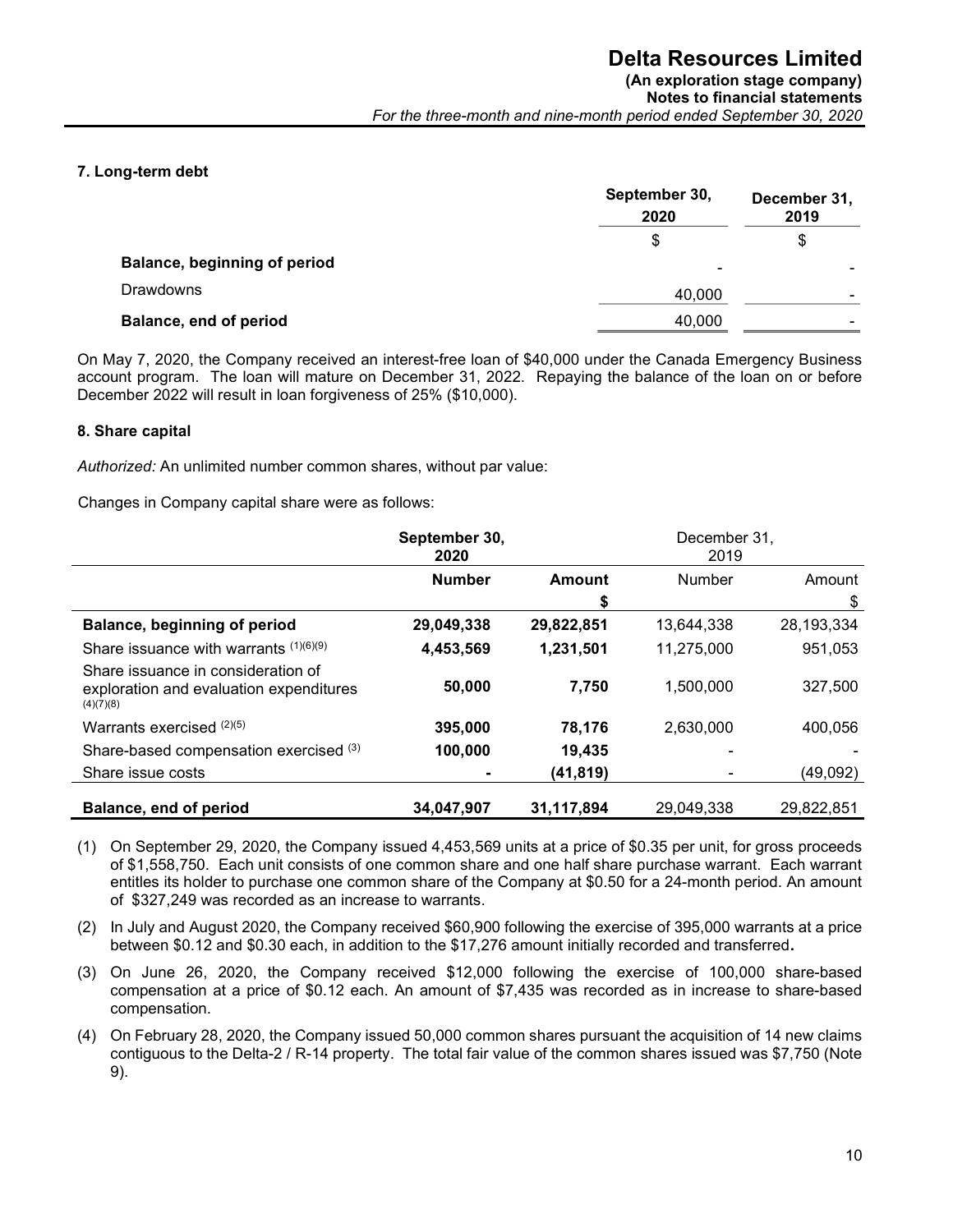- (5) During the year period ended December 31, 2019, the Company received \$315,600 following the exercise of 2,630,000 warrants at a price of \$0.12 each, in addition to the \$84,856 amount initially recorded and transferred.
- (6) On December 20, 2019, the Company issued 5,075,000 units at a price of \$0.20 per unit, for gross proceeds of \$1,015,000. Each unit consists of one common share and one half share purchase warrant. Each warrant entitles its holder to purchase one common share of the Company at \$0.30 for a 24-month period. An amount of \$236,849 was recorded as an increase to warrants.
- (7) On October 29, 2019 the Company issued 1,000,000 common shares pursuant to the R-14 Property Agreement. The total fair value of the common shares issued was \$240,000 (Note 9).
- (8) On October 16, 2019 the Company issued 500,000 common shares pursuant to the Eureka Property Agreement. The total fair value of the common shares issued was \$87,500 (Note 9).
- (9) On June 10, 2019, the Company issued 6,200,000 units at a price of \$0.06 per unit, for gross proceeds of \$372,000. Each unit consists of one common share and one share purchase warrant. Each warrant entitles its holder to purchase one common share of the Company at \$0.12 for a 36-month period. An amount of \$199,098 was recorded as an increase to warrants.

### Warrants issued and outstanding

Changes in share purchase warrants were as follows:

|                                                  | September 30,<br>2020                                                     |              |                                       | December 31,<br>2019                                |
|--------------------------------------------------|---------------------------------------------------------------------------|--------------|---------------------------------------|-----------------------------------------------------|
|                                                  | Number of<br><b>Weighted Average</b><br><b>Exercise Price</b><br>warrants |              | warrants                              | Number of Weighted Average<br><b>Exercise Price</b> |
| Balance, beginning of period<br>Issued (1)(4)(5) | 6,107,500<br>2,226,781                                                    | 0.19<br>0.50 | $\overline{\phantom{0}}$<br>8,737,500 | 0.17                                                |
| Warrants exercised $(2)(3)$                      | (395,000)                                                                 | 0.15         | (2,630,000)                           | 0.12                                                |
| Balance, end of period                           | 7,939,281                                                                 | 0.28         | 6,107,500                             | 0.19                                                |

- (1) On September 29, 2020, the Company issued 2,226,781 warrants as part of the private placement on that day. Each warrant entitles its holder to purchase one common share of the Company at \$0.50. The fair value of the warrants was \$327,249, based on the Black-Scholes option pricing model with the following assumptions: average risk-free rate of 0.24%, average expected life of 24 months, expected volatility of 109% and no expected dividends.
- (2) In July and August 2020, the Company received \$60,900 following the exercise of 395,000 warrants at a price between \$0.12 and \$0.30 each, in addition to the \$17,276 amount initially recorded and transferred.
- (3) During the year period ended December 31, 2019, the Company received \$315,600 following the exercise of 2,630,000 warrants at a price of \$0.12 each, in addition to the \$84,856 amount initially recorded and transferred.
- (4) On December 20, 2019, the Company issued 2,537,500 warrants as part of the private placement on that day. Each warrant entitles its holder to purchase one common share of the Company at \$0.30. The fair value of the warrants was \$236,849, based on the Black-Scholes option pricing model with the following assumptions: average risk-free rate of 1.65%, average expected life of 24 months, expected volatility of 94% and no expected dividends.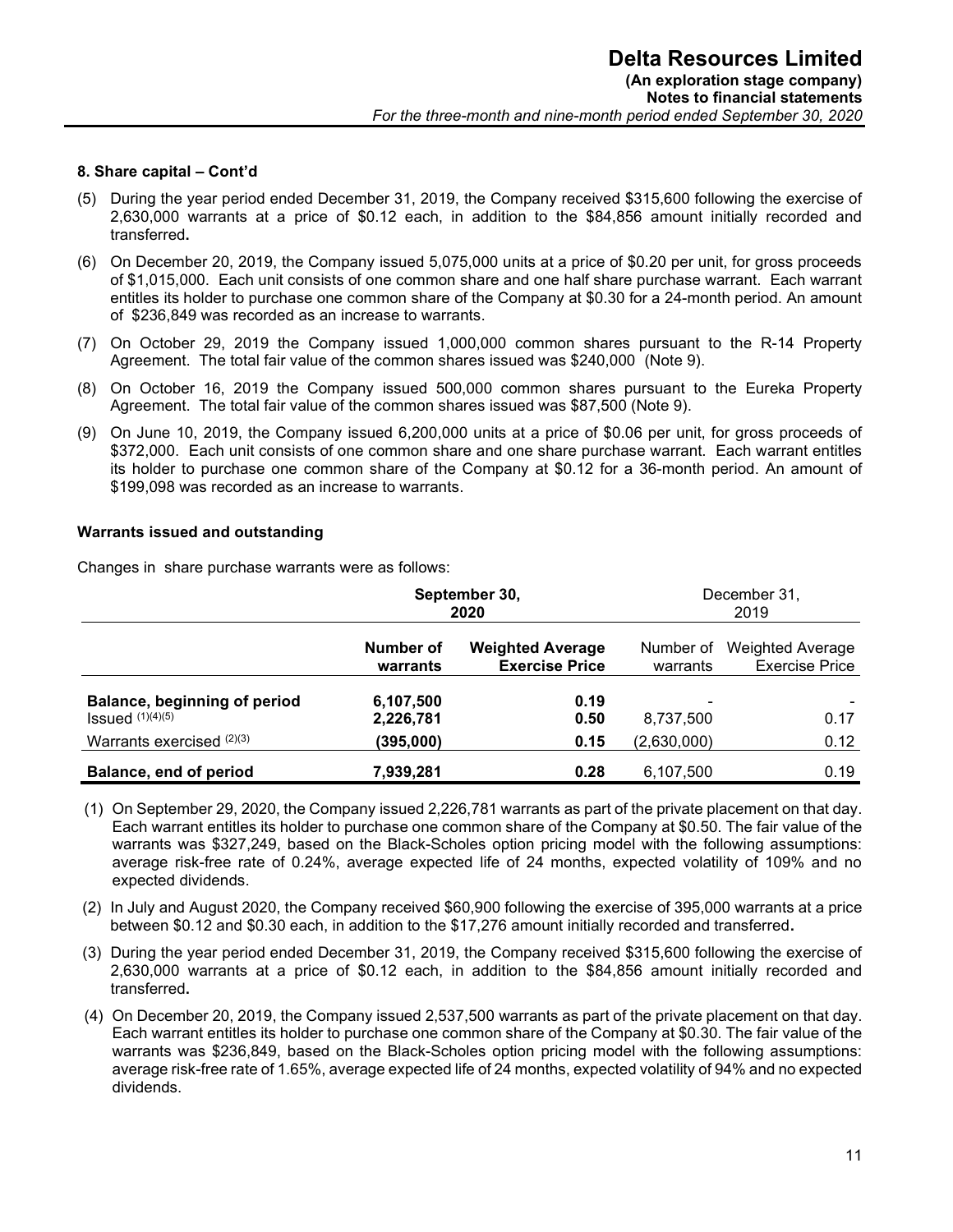#### Warrants issued and outstanding – Cont'd

(5) On June 10, 2019, the Company issued 6,200,000 warrants as part of the private placement on that day. Each warrant entitles its holder to purchase one common share of the Company at \$0.12. The fair value of the warrants was \$199,098, based on the Black-Scholes option pricing model with the following assumptions: average risk-free rate of 1.42%, average expected life of 36 months, expected volatility of 177% and no expected dividends.

At September 30, 2020, the following exercisable warrants were outstanding:

| <b>Warrants</b> | <b>Price</b> | <b>Expiry</b>      |
|-----------------|--------------|--------------------|
| 2,462,500       | 0.30         | December 20, 2021  |
| 3,250,000       | 0.12         | June 10, 2022      |
| 2,226,781       | 0.50         | September 29, 2022 |
| 7,939,281       | 0.28         |                    |

### Broker warrants issued and outstanding

Changes in broker warrants were as follows:

|                                     | September 30,<br>2020        |                                                                     | December 31,<br>2019 |                                                     |  |
|-------------------------------------|------------------------------|---------------------------------------------------------------------|----------------------|-----------------------------------------------------|--|
|                                     | Number of<br>broker warrants | <b>Weighted Average</b><br><b>Exercise Price</b><br>broker warrants |                      | Number of Weighted Average<br><b>Exercise Price</b> |  |
| <b>Balance, beginning of period</b> | 80,000                       | 0.20                                                                |                      |                                                     |  |
| $Issued$ $(1)(2)$                   | 34,650                       | 0.35                                                                | 80,000               | 0.20                                                |  |
| Balance, end of period              | 114,650                      | 0.25                                                                | 80,000               | 0.20                                                |  |

(1) On September 29, 2020, the Company issued 34,650 broker warrants as part of the private placement on that day. Each warrant entitles its holder to purchase one common share of the Company at \$0.35. The fair value of the warrants was \$5,983, based on the Black-Scholes option pricing model with the following assumptions: average risk-free rate of 0.24%, average expected life of 24 months, expected volatility of 109% and no expected dividends.

(2) On December 20, 2019, the Company issued 80,000 broker warrants as part of the private placement on that day. Each warrant entitles its holder to purchase one common share of the Company at \$0.20. The fair value of the warrants was \$9,270, based on the Black-Scholes option pricing model with the following assumptions: average risk-free rate of 1.65%, average expected life of 24 months, expected volatility of 94% and no expected dividends.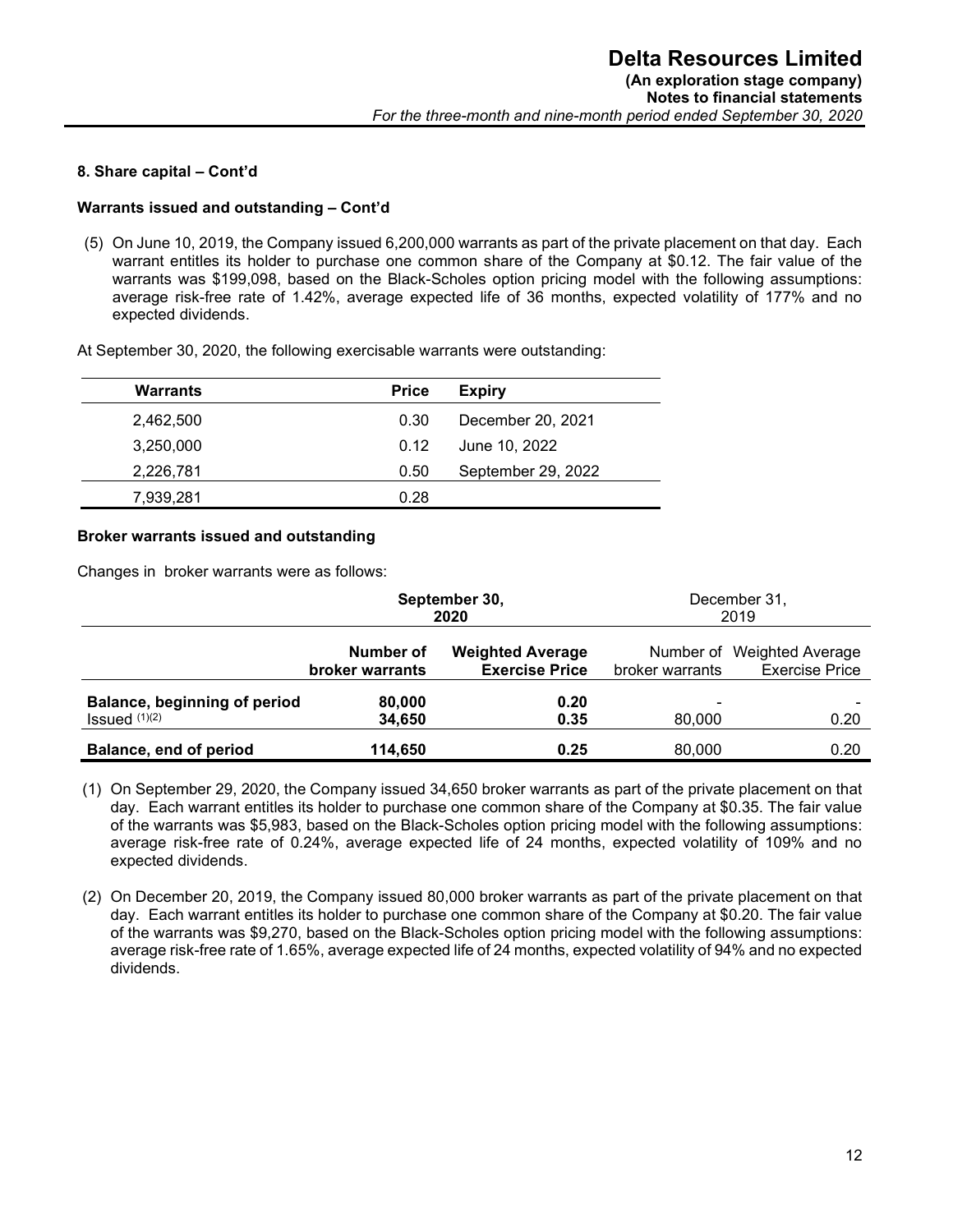#### Broker warrants issued and outstanding – Cont'd

At September 30, 2020, the following exercisable broker warrants were outstanding:

| <b>Broker warrants</b> | <b>Price</b> | <b>Expiry</b>      |
|------------------------|--------------|--------------------|
| 80,000                 | 0.20         | December 20, 2021  |
| 34.650                 | 0.35         | September 29, 2022 |
| 114.650                | 0.25         |                    |

#### Share-based compensation

A summary of the status of the Company's stock option plan as of September 30 is as follows:

|                                 | September 30,<br>2020 |                                                  | December 31<br>2019  |                                           |
|---------------------------------|-----------------------|--------------------------------------------------|----------------------|-------------------------------------------|
|                                 | Number of<br>options  | <b>Weighted Average</b><br><b>Exercise Price</b> | Number of<br>options | <b>Weighted Average</b><br>Exercise Price |
| Balance, beginning of<br>period | 1,815,000             | 0.24                                             | 1,050,000            | 0.35                                      |
| Issued (1)(2)(3)(5)(6)          | 1,680,000             | 0.29                                             | 925,000              | 0.11                                      |
| Exercised $(4)$                 | (100, 000)            | 0.12                                             |                      |                                           |
| Expired unexercised             | (610, 000)            | 0.38                                             | (160,000)            | 0.34                                      |
| Balance, end of period          | 2,785,000             | 0.24                                             | 1,815,000            | 0.24                                      |

- (1) On August 24, 2020, the Company granted 200,000 stock options to a director at an exercise price of \$0.40 per common share expiring August 24, 2025. The fair value of these options was \$63,940 based on the Black-Scholes option pricing model all vesting immediately and based on the following assumptions: risk-free rate of 0,38%, life of 5 years, expected volatility of 114% and no expected dividends.
- (2) On July 17, 2020, the Company granted 100,000 stock options to a consultant at an exercise price of \$0.40 per common share expiring July 11, 2021. The fair value of these options was \$16,827 based on the Black-Scholes option pricing model all vesting immediately and based on the following assumptions: risk-free rate of 0.24%, life of 1 year, expected volatility of 111% and no expected dividends.
- (3) On July 10, 2020, the Company granted 1,380,000 stock options to directors and officer at an exercise price of \$0.26 per common share expiring July 10, 2025. The fair value of these options was \$244,318 based on the Black-Scholes option pricing model all vesting immediately and based on the following assumptions: riskfree rate of 0,36%, life of 5 years, expected volatility of 89% and no expected dividends.
- (4) On June 26, 2020, the Company received \$12,000 following the exercise of 100,000 share-based compensation at a price of \$0.12 each.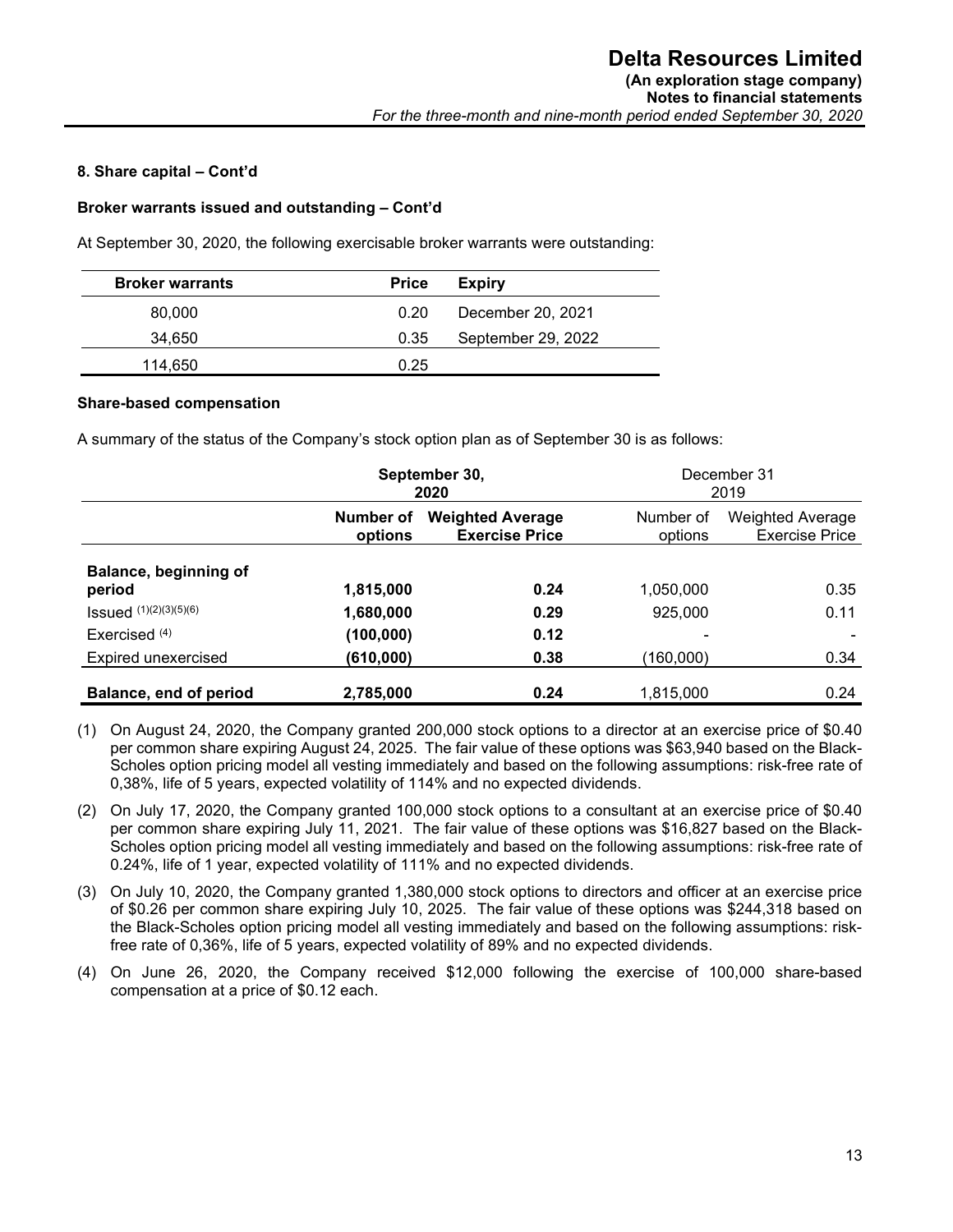#### Share-based compensation – Cont'd

- (5) On July 8, 2019, the Company granted 200,000 stock options to an officer at an exercise price of \$0.13 per common share expiring July 8, 2024. The fair value of these options was \$22,753 based on the Black-Scholes option pricing model all vesting immediately and based on the following assumptions: risk-free rate of 1,57%, life of 5 years, expected volatility of 114% and no expected dividends.
- (6) On July 3, 2019, the Company granted 725,000 stock options to directors and officers at an exercise price of \$0.11 per common share expiring July 4, 2024. The fair value of these options was \$64,166 based on the Black-Scholes option pricing model all vesting immediately and based on the following assumptions: risk-free rate of 1,41%, life of 5 years, expected volatility of 114% and no expected dividends.

|  |  |  | At September 30, 2020, the following exercisable stock options were outstanding: |
|--|--|--|----------------------------------------------------------------------------------|
|  |  |  |                                                                                  |

| <b>Options</b> | <b>Exercisable</b> | <b>Price</b> | <b>Expiry</b>     |
|----------------|--------------------|--------------|-------------------|
|                |                    |              |                   |
| 100,000        | 100,000            | 0.40         | July 11, 2021     |
| 280,000        | 280,000            | 0.32         | September 8, 2021 |
| 625,000        | 625,000            | 0.11         | July 4, 2024      |
| 200,000        | 200,000            | 0.13         | July 8, 2024      |
| 1,380,000      | 1,380,000          | 0.26         | July 10, 2025     |
| 200,000        | 200,000            | 0.40         | August 24,2025    |
| 2,785,000      | 2,785,000          |              |                   |

#### 9. Accumulated Expenditures on Mining properties

|                                      | <b>Bellechase</b> | Julian         | $R-14$    | <b>Eureka</b>  | Total      |
|--------------------------------------|-------------------|----------------|-----------|----------------|------------|
| Balance, December 31, 2019           | 20,137,759        |                | 306,605   | 297.068        | 20,741,432 |
| <b>Addition</b>                      | 10.396            | $\blacksquare$ | 692,230   | 43.585         | 746,211    |
| Tax credits and credits on<br>duties | (104)             |                | (224,417) | ۰              | (224, 521) |
| <b>Disposal</b>                      | (103, 191)        |                |           | $\blacksquare$ | (103, 191) |
| Change during the period             | (92,899)          | $\blacksquare$ | 467,813   | 43.585         | 418,499    |
| Balance, September 30, 2020          | 20,044,860        | $\blacksquare$ | 774.418   | 340,653        | 21,159,931 |

|                                   | <b>Bellechase</b>        | Julian    | <b>R-14</b>              | Eureka | Total      |
|-----------------------------------|--------------------------|-----------|--------------------------|--------|------------|
| Balance, December 31, 2018        | 20,122,689               | 224,581   | $\blacksquare$           | ٠      | 20,347,270 |
| Addition                          | 126                      |           |                          |        | 126        |
| Tax credits and credits on duties | 1,630                    |           | $\overline{\phantom{0}}$ |        | 1,630      |
| Write-off                         | $\overline{\phantom{0}}$ | (224,581) | ۰                        |        | (224, 581) |
| Change during the period          | (1,756)                  | (224,581) | ٠                        |        | (222, 825) |
| Balance, September 30, 2019       | 20,124,445               |           | -                        |        | 20,124,445 |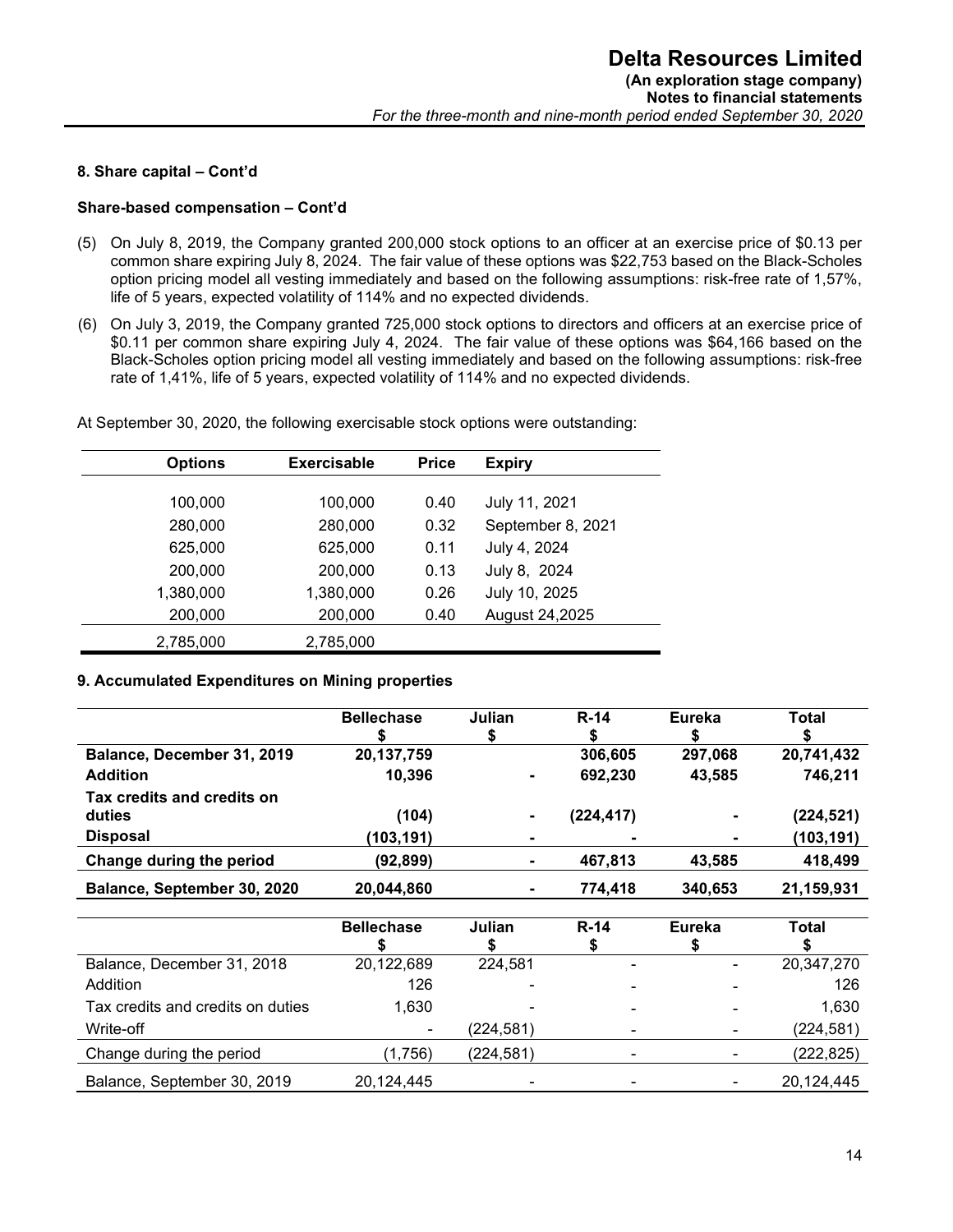# 9. Accumulated Expenditures on Mining properties – Cont'd

### Bellechasse Property

In January, 2020, the Company announced that it has signed a Letter of Intent ("LOI") with Yorkton Ventures Inc. ("Yorkton") for the sale of its interest in the Bellechasse-Timmins property (the "Property") and associated claims in southeastern Quebec for \$1,700,000 subject to a 60 day due diligence period (the "Due Diligence Period").

The agreement is subject to Yorkton completing a legal, technical and environmental due diligence on the Property. If the due diligence is not satisfactory to Yorkton at its sole discretion, they shall have the right to terminate the LOI.

Proposed Terms of the Agreement:

To acquire a 100% interest in the Property, Yorkton will:

- Make a \$100,000 cash payment within 10 days of signing of a definitive agreement (condition fulfield),
- Make a \$250,000 cash payment within 90 days after signing of a definitive agreement (condition fulfield),
- Make a \$350,000 cash payment within 180 days after signing of a definitive agreement,
- Make a \$450,000 cash payment within 270 days after signing of a definitive agreement
- Make a \$550,000 cash payment within 360 days after signing of a definitive agreement

Yorkton will also commit to paying Delta a gold royalty of I% NSR on any and all commercial production of gold. Yorkton may re-purchase 0.5% of the NSR for \$1 Million at anytime.

In March 2020, Yorkton signed an amending agreement requesting an additional 15 day delay (starting May 5<sup>th</sup>, 2020) to complete and finalize the definitive agreement. Yorkon agree to pay Delta a \$10,000.00 non-refundable deposit to preserve the exclusivity rights to the Bellechasse property.

In July, 2020, the definitive agreement described above has been signed by both parties.

The property now consists of approximately 138 (2019 – 137) claims for a total of 5,053 (2019 – 4,989) hectares.

# Delta 2 / R-14 Property

On October 17, 2019, the Company announced the signing of an exclusive agreement to acquire a 100% interest in the Delta 2 / R-14 Gold Property in the Chibougamau Mining District of Quebec.

The terms of the agreement are as follows:

| <b>Anniversary Date</b> | <b>Cash Payment</b> | <b>Share Payment</b> | <b>Work Commitment</b> |
|-------------------------|---------------------|----------------------|------------------------|
| On signing              | \$0                 | 1,000,000            | n.a.                   |
|                         |                     | (already issued)     |                        |
| 12 months               | \$25,000            | 800,000              | \$0                    |
|                         | (already paid)      | (already issued)     |                        |
| 24 months               | \$50,000            | 800,000              | \$300,000              |
| 36 months               | \$100,000           | 700,000              | \$700,000              |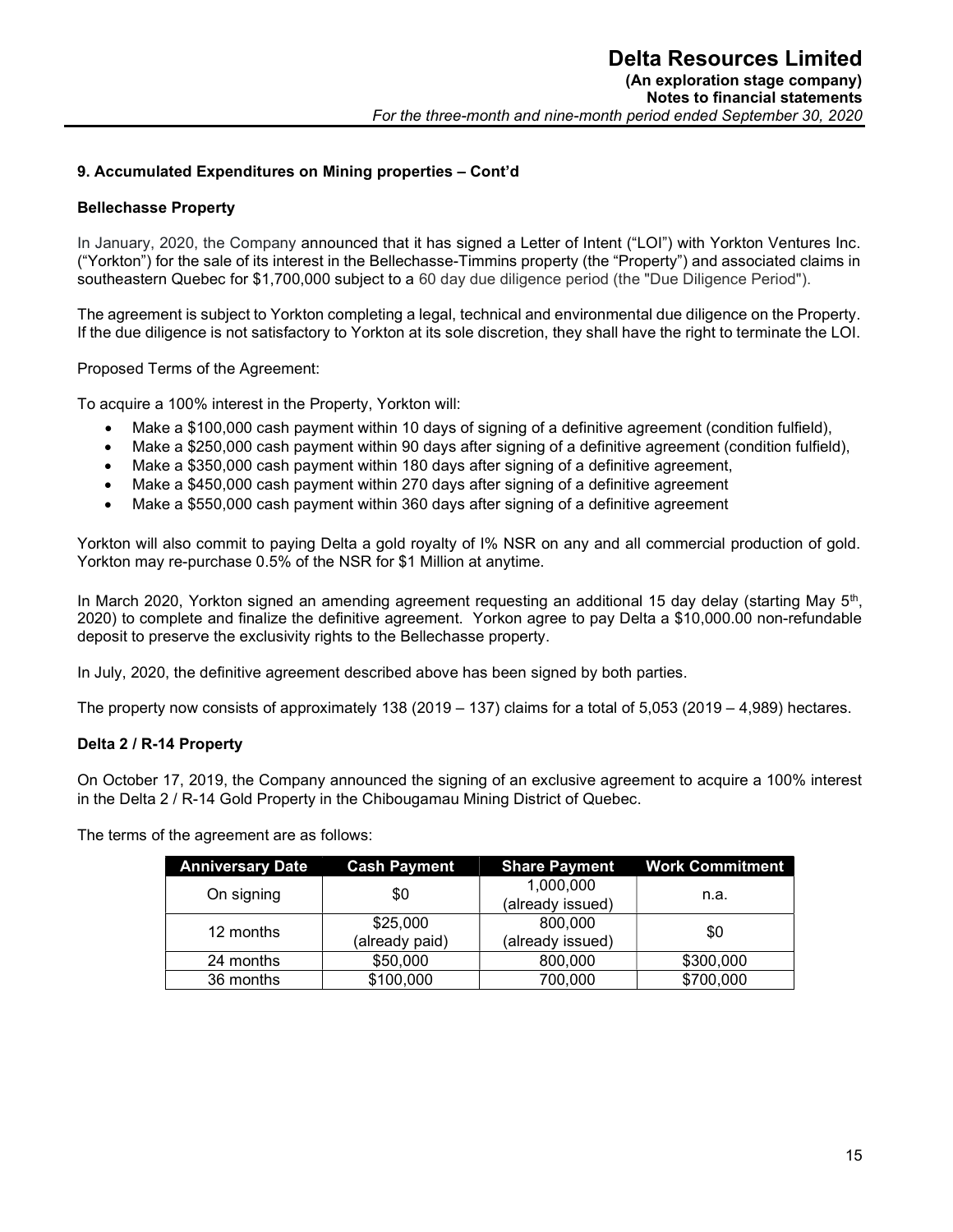### 9. Accumulated Expenditures on Mining properties – Cont'd

- The vendor holds a 2.0% NSR Royalty on the claims (except on the 41 legacy claims listed below). Delta may buy back 1.0% at any time for \$1,000,000.
- 41 legacy claims are subject to a 1.5% NSR Royalty. Delta has the option to purchase 0.75% of this NSR for \$500,000.

In February 2020, Delta has acquired 14 new claims contiguous to the Delta-2 / R-14 property, covering approximately 880 hectares. The terms of the agreement with Multi-Resources Boreal include a one-time payment of \$5,000.00 and the issuance of 50,000 shares for a 100% interest in the claims. Delta also grants a 2% NSR to Multi-Resources Boreal with an option for Delta to buy back a 1% NSR at anytime for \$1,000,000.

On May 20, 2020, Delta announced the addition, through staking, of an additional 30 claims, covering 1,669 hectares.

The property now consists of 320 contiguous mining claims covering a total area of 17,060.50 hectares.

#### Delta-1 / Eureka Property

On October 3, 2019 the Company announced the signing of an exclusive agreement to acquire a 100% interest in the new Eureka gold Discovery in the Thunder Bay Mining District of Ontario.

| <b>Anniversary Date</b> | <b>Cash Payment</b> | <b>Share Payment</b> | <b>Work Commitment</b> |
|-------------------------|---------------------|----------------------|------------------------|
| On signing              | \$25,000            | 500,000              |                        |
|                         | (already paid)      | (already issued)     | n.a.                   |
|                         | \$25,000            | 500,000              | \$200,000              |
| 12 months               | (already paid)      | (already issued)     | (condition fulfilled)  |
| 24 months               | \$50,000            | \$50,000*            | \$500,000              |
| 36 months               | \$75,000            | \$50,000*            | \$1,000,000            |
| 48 months               | \$150,000           | n.a.                 |                        |

The terms of the agreement are as follows:

\*Amount payable in shares to a maximum of 500,000 shares

- The vendor holds a 1.75% NSR Royalty on the claims. Delta may buy back the first 0.75% at any time for seven years after the effective date of the agreement for \$500,000 and the remaining 1% Royalty at any time after the first 0.75% is purchased for \$4,000,000.
- Five legacy claims of the property are also subject to NSR Royalties ranging from 0.5% to 1% from an underlying agreement. Delta has the option to purchase 50% of this NSR for the sum of \$50,000.
- The agreement also includes advanced royalty payments starting 7 years after the effective date of the agreement.

In December 2019, the Company signed an agreement with the Ontario Exploration Corporation (the "OEC") to buy back a NSR of up to 1% on its Eureka property in the Thunder Bay District, Ontario. Under the terms of the agreement, Delta now has the exclusive right to purchase 50% of the OEC NSR at Eureka by paying the OEC the sum of \$50,000 payable as follows:

- Payment of \$15,000 before December 31, 2019 (already paid);
- Payment of \$35,000 before May 31<sup>st</sup>, 2021.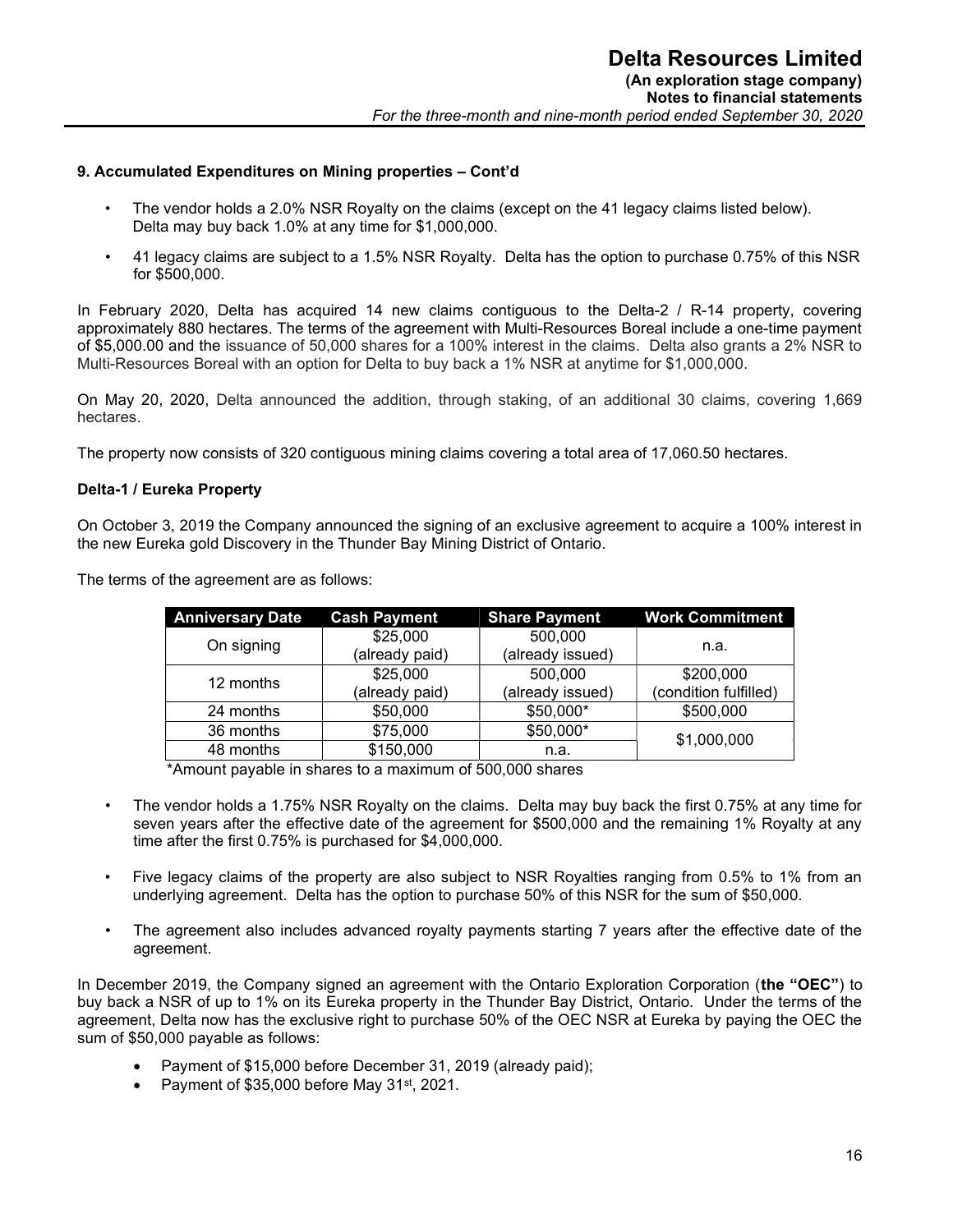### 9. Accumulated Expenditures on Mining properties – Cont'd

Once Delta exercises its right to buyback the first 50% of the OEC NSR, Delta shall have the right to purchase the second 50% tranche at anytime by paying the OEC an additional \$50,000. Following the purchase of the second 50% tranche, Delta will have purchased the entire NSR Royalty currently owned by the OEC on the Eureka Property.

The OEC currently owns between 0.5% and 1.0% NSR royalty on certain claims of the Eureka property. More specifically, the OEC owns a 1.0% NSR on the claims covering the Eureka Gold prospect, Matawin and Kaspar gold occurrences and a 0.5% NSR on the claims surrounding the Kaspar occurrence.

The property now consists of 245 contiguous unpatented mining claims covering a total area of 4,495 hectares

#### 10. Complementary information related to cash flows

Net change in non-cash operating working capital items:

|                                          | For the three-month<br><b>Period ended</b><br>September 30, |            | For the nine-month<br>Period ended<br>September 30, |            |
|------------------------------------------|-------------------------------------------------------------|------------|-----------------------------------------------------|------------|
|                                          | 2020                                                        | 2019<br>\$ | 2020<br>\$                                          | 2019<br>\$ |
| Sales tax receivable                     | (52, 014)                                                   | (10, 389)  | (23, 374)                                           | (5, 724)   |
| Prepaid expenses                         | 19,384                                                      | 5,232      | (4, 112)                                            | 8,590      |
| Accounts payable and accrued liabilities | 172,665                                                     | (15,018)   | 169,819                                             | (292, 983) |
|                                          | 140,035                                                     | (20, 175)  | 142,333                                             | (290,117)  |

#### 11. Related party transactions

During the nine-month period ended September 30, 2020, the Company incurred professional fees in the amount of \$45,000 (2019 - Nil), to 9132-8757 Quebec Inc., a company owned by Frank Candido, the former President (now Chairman and Vice-President of Corporate Communications) of the Company. In relation with these transactions no amount was payable as at September 30, 2020 (2019 - Nil).

During the nine-month period ended September 30, 2020, the Company incurred professional fees in the amount of \$24,351 (2019 - \$18,280), to Nathalie Laurin, the Chief Financial Officer of the Company. In relation with these transactions, \$5,511 was payable as at September 30, 2020 (2019 - \$6,930).

During the nine-month period ended September 30, 2020, the Company incurred professional fees in the amount of \$6,942 (\$4,800 in 2019) and exploration and evaluation expenditures in the amount of \$139,215 (\$25,436 in 2019), to 7529449 Canada Inc., a company owned by Michel Chapdelaine, the Vice President Exploration and Chief Operating Officer of the Company. In relation with these transactions, an amount of \$38,638 was payable as at September 30, 2020 (2019 - \$7,410).

The transactions are in the normal course of operations and are measured at the exchange amount, which is the amount of consideration established and agreed by the related parties.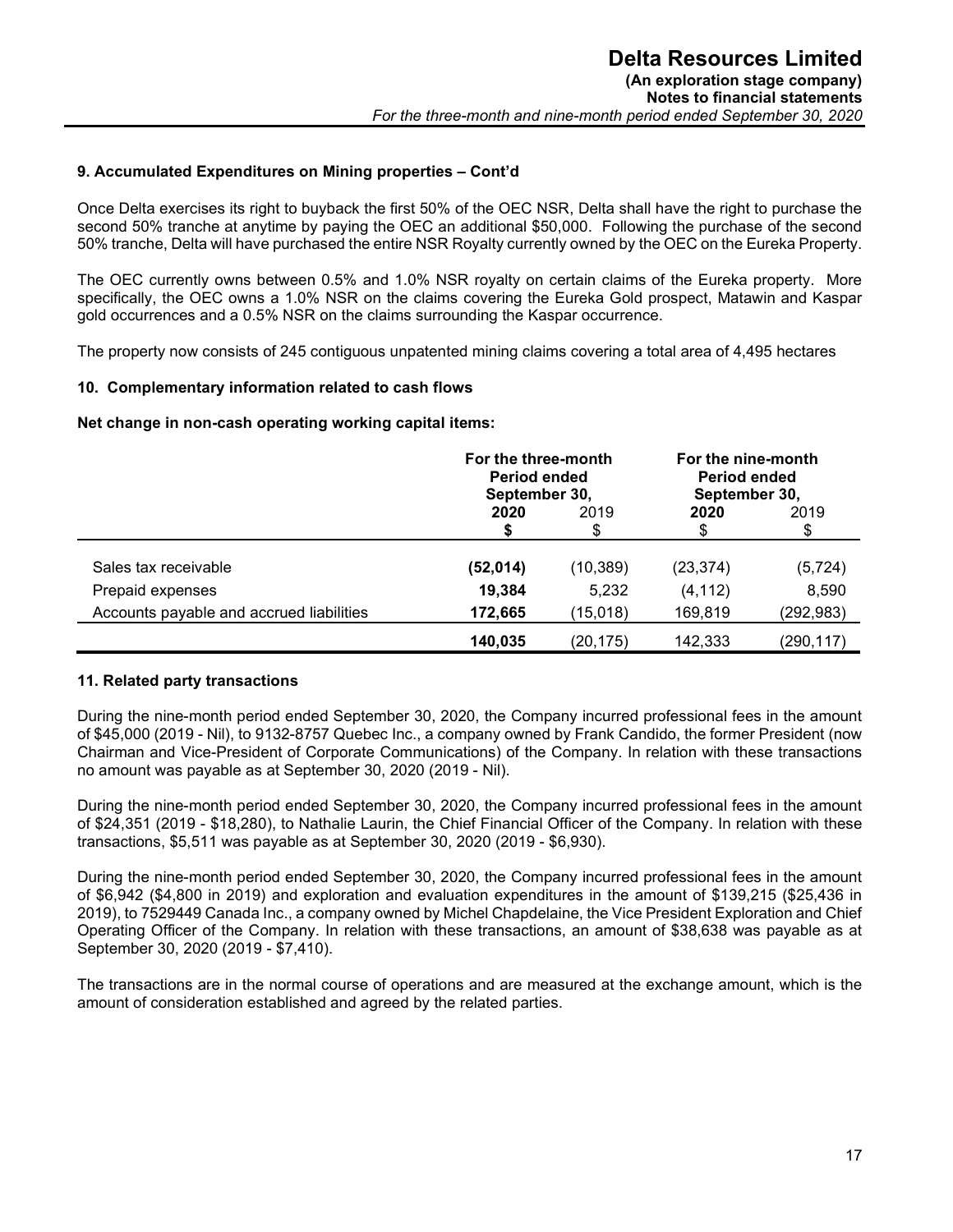### 11. Related party transactions – Cont'd

The following table reflects the remuneration of key management and directors of the Company:

|                                       | September 30,<br>2020 | September 30,<br>2019 |
|---------------------------------------|-----------------------|-----------------------|
| Salaries and fringe benefits          | 112,043               | 29,692                |
| Compensation and share-based payments | 290,209               | 86,619                |
|                                       | 402.252               | 116,311               |

### 12. Commitments

In October 2020, the Company signed a lease contract for its Chibougamau office, starting January 1, 2021 and expiring in December 31, 2021. Minimum payments, totaling \$30,000, are solely comprised of payments to be made in 2021.

In January 2020, Delta has retained MI3 Communications Financières Inc. ("MI3") to provide communication services on behalf of the Company in Eastern Canada. These services include, but are not limited to, communication of all news releases and information on the Company, including technical notes, posting on social medias, and assisting the Company at PR roadshows across 14 cities in eastern Canada. The agreement is for a period of 12 months and as consideration for these services, the Company has agreed to pay \$36,000 to MI3 in a single payment.

The Company will not required to spend any amount in 2020 to maintain the claims on the properties, due to the exceptional circumstances surrounding the COVID-19 pandemic, the Ministry of Energy and Natural Resources and the Ontario Ministry of Energy, Northern Development and Mine announced the term suspension of all claims currently in force in Québec for a 12-month period effective on April 9th, 2020.

In addition, the Company has the following royalty commitments resulting from past transactions:

- Net profit royalty of 5% on net profits greater than \$250,000 for 4 claims acquired from La Société Minière Colmo.
- Net smelter royalty of 2% for 26 claims acquired from a prospector in 2010.

#### 13. Fair value

For certain of the Company's financial instruments, including cash, accounts receivable and other and accounts payable and accrued liabilities, their carrying amounts approximate fair value due to their immediate or short-term maturity.

The Company's financial instruments recorded at fair value require disclosure about how the fair value was determined based on significant levels of inputs described in the following hierarchy:

 Level 1 – Quoted prices are available in active markets for identical assets or liabilities as of the reporting date. Active markets are those in which transactions occur in sufficient frequency and value to provide pricing information on an ongoing basis.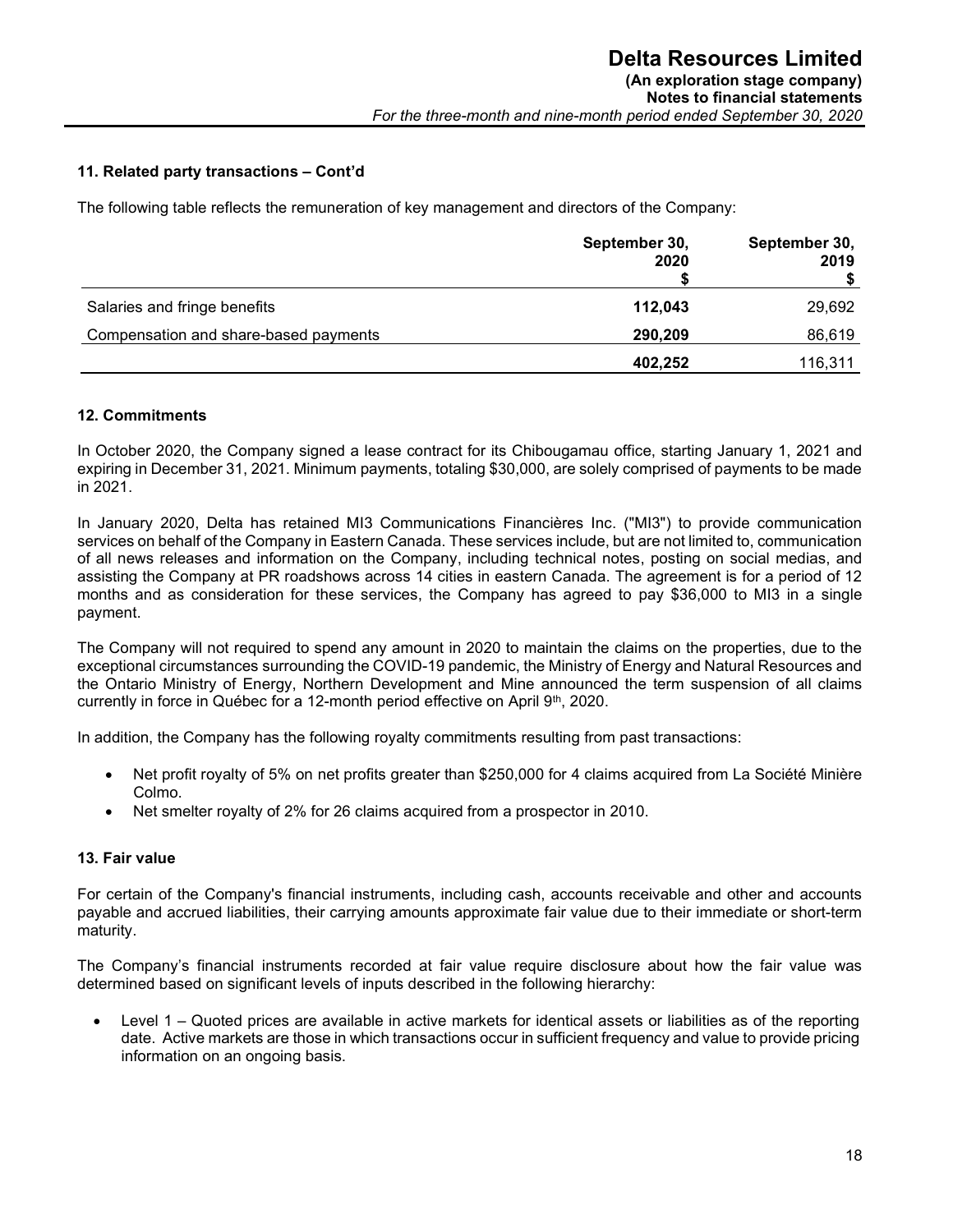### 13. Fair value – Cont'd

- Level 2 Pricing inputs are other than quoted prices in active markets included in Level 1. Prices of Level 2 are either directly or indirectly observable as of the reporting date. Level 2 valuations are based on inputs including quoted forward prices for commodities, time value and volatility factors, which can be substantially observed or corroborated in the marketplace.
- Level 3 Valuations in this level are those with inputs for the asset or liability that are not based on observable market data.

Cash has been measured using level 1 inputs

### 14. Capital management

The Company defines capital as shareholders' equity. The Company's objectives when managing capital are to:

- ensure sufficient liquidity to support its financial obligations and execute its operating and strategic plans;
- maintain financial capacity and access to capital to support future development of the business while taking into consideration current and future industry, market and economic risks and conditions; and
- utilize short term funding sources to manage its working capital requirements.

The Company has no externally imposed restrictions on capital.

#### 15. Loss per share

(a) Basic loss per share

Basic loss per share is computed by dividing net loss for a period by the weighted average number of common shares outstanding during that period.

(b) Diluted loss per share

Diluted loss per share is computed by dividing net loss for a period by the diluted number of common shares. Diluted common shares includes the effects of instruments, such share options and warrants, which could cause the number of common shares outstanding to increase.

The Company reported a comprehensive loss for the years ended December 31, 2019 and 2018; the Company has accordingly presented basic and diluted loss per share, which are the same, on a single line in the statements of loss and comprehensive loss. Diluted loss per share did not include the effect of share purchase options and warrants as they were anti-dilutive.

#### 16. Financial instruments

- a) Credit risk arises from cash which are composed of deposits with Canadian financial institutions. Further, the Company limits its credit risk to any individual counterparty. The Company's sales tax receivable consists primarily of Good and Service tax due from the Federal Government of Canada, Quebec sales tax and tax credits receivable due from the Ministry of Revenue of Quebec for current claims.
- b) Market risk is the risk that the fair value of future cash flows of a financial instrument will fluctuate because of changes in market prices and is comprised of three types of risk:
	- i) Interest rate risk arises because of changes in market interest rates. The Company's cash are subject to minimal risk in changes in value, have an original maturity of 90 days or less from the date of purchase, and are readily convertible into cash.